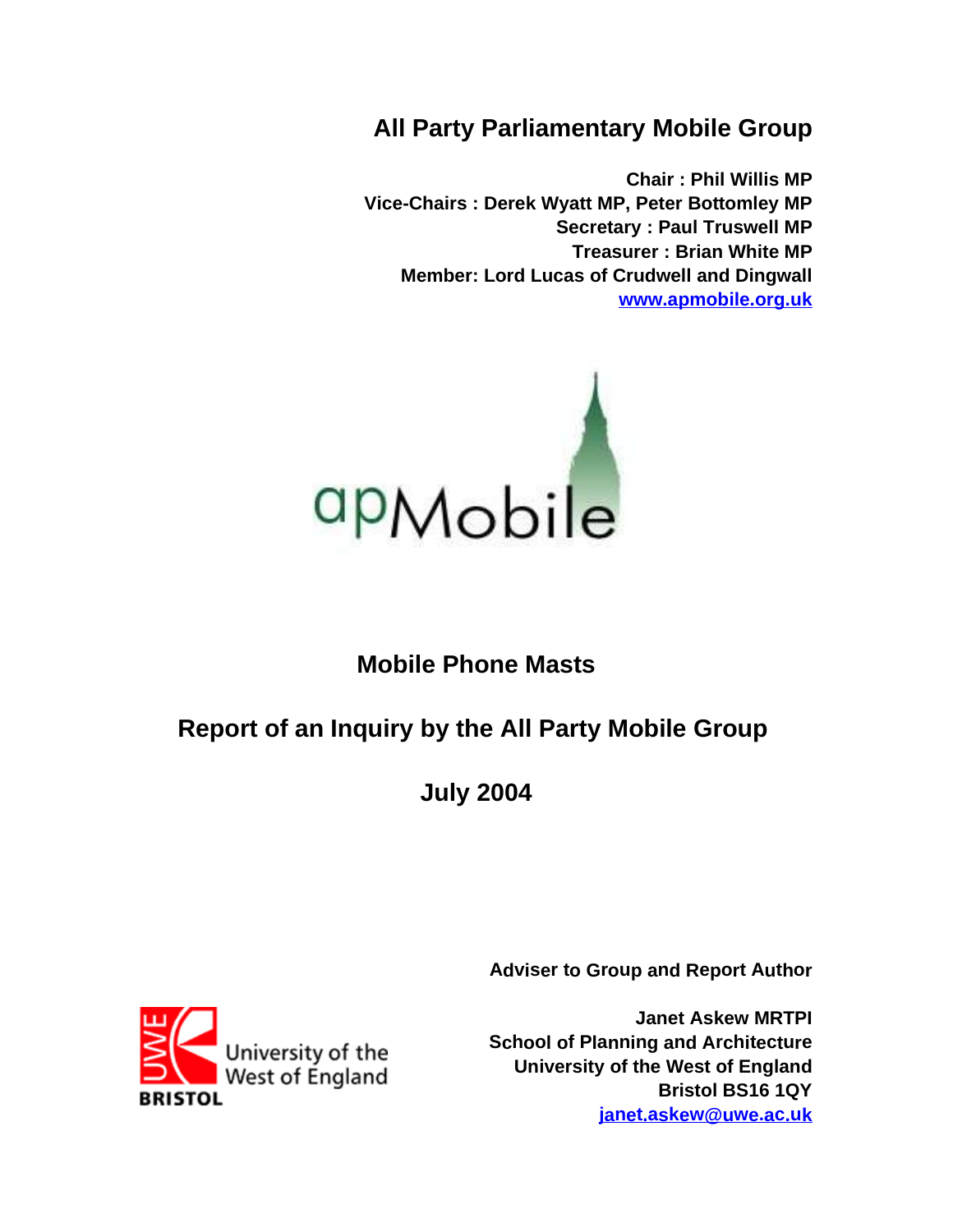## **Contents**

| 1.               |                                                                                            |  |
|------------------|--------------------------------------------------------------------------------------------|--|
|                  |                                                                                            |  |
|                  |                                                                                            |  |
| 2.               |                                                                                            |  |
|                  |                                                                                            |  |
|                  |                                                                                            |  |
| 3.               | What are the procedures for granting or refusing permission to locate                      |  |
|                  |                                                                                            |  |
|                  | General Permitted Development Order of England and Wales4                                  |  |
|                  |                                                                                            |  |
|                  |                                                                                            |  |
|                  |                                                                                            |  |
|                  |                                                                                            |  |
| $\overline{4}$ . |                                                                                            |  |
|                  | Consultation during the production of the development plan10                               |  |
|                  | Consultation during the passage of an application for planning permission or prior         |  |
|                  |                                                                                            |  |
| 5.               | How is the decision to approve or refuse an application for prior approval or planning     |  |
|                  |                                                                                            |  |
|                  |                                                                                            |  |
|                  |                                                                                            |  |
|                  |                                                                                            |  |
|                  |                                                                                            |  |
| 6.               | How well-equipped are local planning authorities to make a decision on the siting and      |  |
|                  |                                                                                            |  |
|                  |                                                                                            |  |
|                  |                                                                                            |  |
|                  |                                                                                            |  |
|                  |                                                                                            |  |
| 7 <sub>1</sub>   |                                                                                            |  |
| 8.               | How will new technology affect the siting and location of telecommunications installations |  |
|                  |                                                                                            |  |
|                  |                                                                                            |  |
|                  |                                                                                            |  |
|                  |                                                                                            |  |
|                  |                                                                                            |  |
|                  |                                                                                            |  |
| 9.               |                                                                                            |  |
| 10 <sub>1</sub>  |                                                                                            |  |
|                  | <b>APPENDIX 1: Terms Of Reference</b>                                                      |  |
|                  | <b>APPENDIX 2: The Ten Commitments</b>                                                     |  |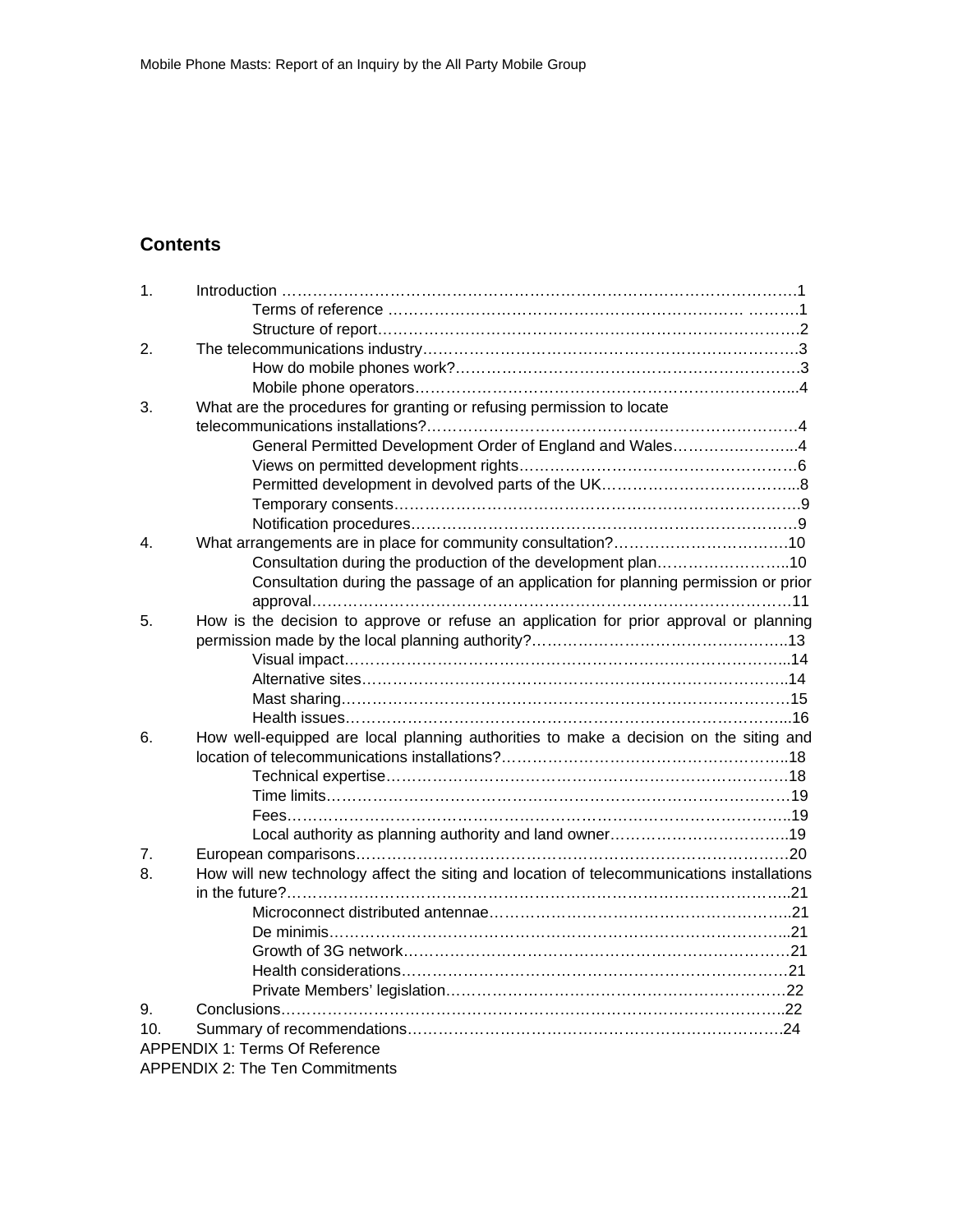## **1. Introduction**

1.1.The All Party Parliamentary Group on Mobile Phones (apMobile) was set up under the chairmanship of Phil Willis MP to look at issues in the mobile communications sector and their impact upon users. The group is open to all Parliamentarians from both the House of Lords and the House of Commons. Every year, the group holds a series of seminars looking at various policy issues including mobile phone spam, mobile phone content and using mobile phones whilst driving. The aim of the seminars is to bring together Parliamentarians, industry groups, consumer groups and other interested individuals. In November 2003, the group decided that it would hold a parliamentary inquiry to investigate planning legislation as it affects the provision of infrastructure required for the support of mobile phone networks in the UK. There is currently a high level of public concern about the siting and location of mobile phone masts and transmitters, and this is having an impact on all stakeholders involved in the process of developing the network - including local planning authorities, the Planning Inspectorate, the operators and their developers, as well as the public, many of whom have formed interest groups around the issue. The apMobile group was set up in an attempt to understand the issues and in particular, to investigate whether or not (explicitly) changes in planning law would reduce the amount of public disquiet, and enable the industry to operate efficiently in the interests of users, operators and the community.

#### Terms of reference

1.2.The Group issued a press release (see Appendix 1) on 10 April 2004 announcing its intention to hold an inquiry into all aspects relating to the siting and location of mobile phone masts and base stations, including the operation of current guidelines and regulations; the role and extent of public consultation; the part played by the industry and local planning authorities; and in particular to hear of any good practice in the UK and Europe. The terms of reference stated that the inquiry would confine itself to planning law issues and would "not be inviting specific evidence relating to the impact of mobile phone masts on health".

1.3.An inquiry was held on 11<sup>th</sup> and 12<sup>th</sup> May 2004 at Portcullis House before a committee of members of both Houses of Parliament, under the chairmanship of Phil Willis MP, and including Brian White MP, Paul Truswell MP, and Lord Lucas of Crudwell and Dingwall, at which oral evidence was heard from:

Alan Meyer, Mast Action UK Chris Maile, Planning Sanity Michael Bell, Radiation Research Trust Eileen O'Connor, Radiation Research Trust Dr. Gerard Hyland, Radiation Research Trust Andrew Mitchell MP Jill Wilder, Action Against Byron Avenue Mast, Winchester Janine Abiss, Action Against Byron Avenue Mast, Winchester Andrew Darke, PLACE Graham Knights, Evergreen Tree Towers Roy Thompson, Basingstoke and Deane Borough Council Simon Preedy, Individual Saleem Shamash, Crown Castle UK Limited Councillor Stewart Stacey, Birmingham City Council and Local Government Association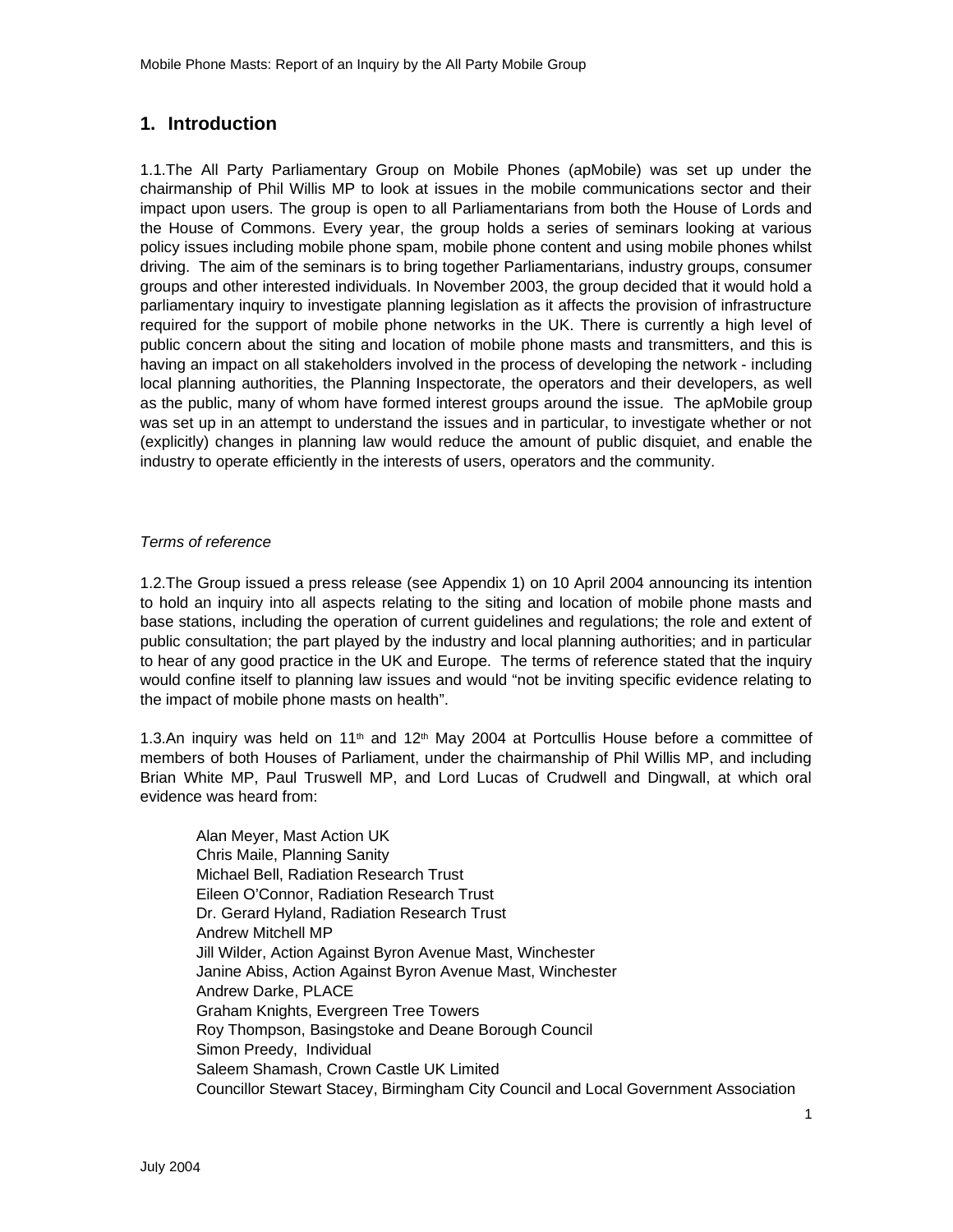Councillor Susie Kemp, West Berkshire Council and Local Government Association Lee Searles, Local Government Association Mike Dolan, Mobile Operators Association (MOA) Jane Evans, 3 Simon Grossman, Orange Paul James, T-Mobile Brian Truman, Vodafone Alan Freeman, O2 David Robinson, Airwave Josh Berle, Airwave Ian Morfitt, BT Liz Walsh, BT Joanna Tansley, BT

In addition, written evidence was received from :

Dr John Cooper, National Radiological Protection Board Pamela Chapman, Porthcawl 4M Group Ann Mobley, W.A.R.T. Alan Cameron, Scottish Executive Craig Stevenson, MOA Angi Lewis, BT Bill Taylor, Solace Nick Clegg MEP

and the following individuals: Anne Silk John Fairbrother Sue Fairbrother Jack Brooks R Ashmore Philip Watts Councillor David Nation Brian Kumm Jan Drinkwater Natalie Wells

1.4.The group is grateful for the written and oral evidence received from all the participants, and wishes it to be recorded that we were very impressed with the knowledge and expertise shown by the respondents. This greatly assisted us in our understanding of a complex and controversial issue. Thanks are also due to Janet Askew from the School of Planning and Architecture at the University of West of England, Bristol, who wrote the report on our behalf.

#### Structure of report

1.5.In this report, evidence received by the All Party Parliamentary Group on Mobile Phones (apMobile) from a wide variety of respondents is examined. The main issues are identified, and each is investigated in turn before arriving at conclusions and recommendations. The report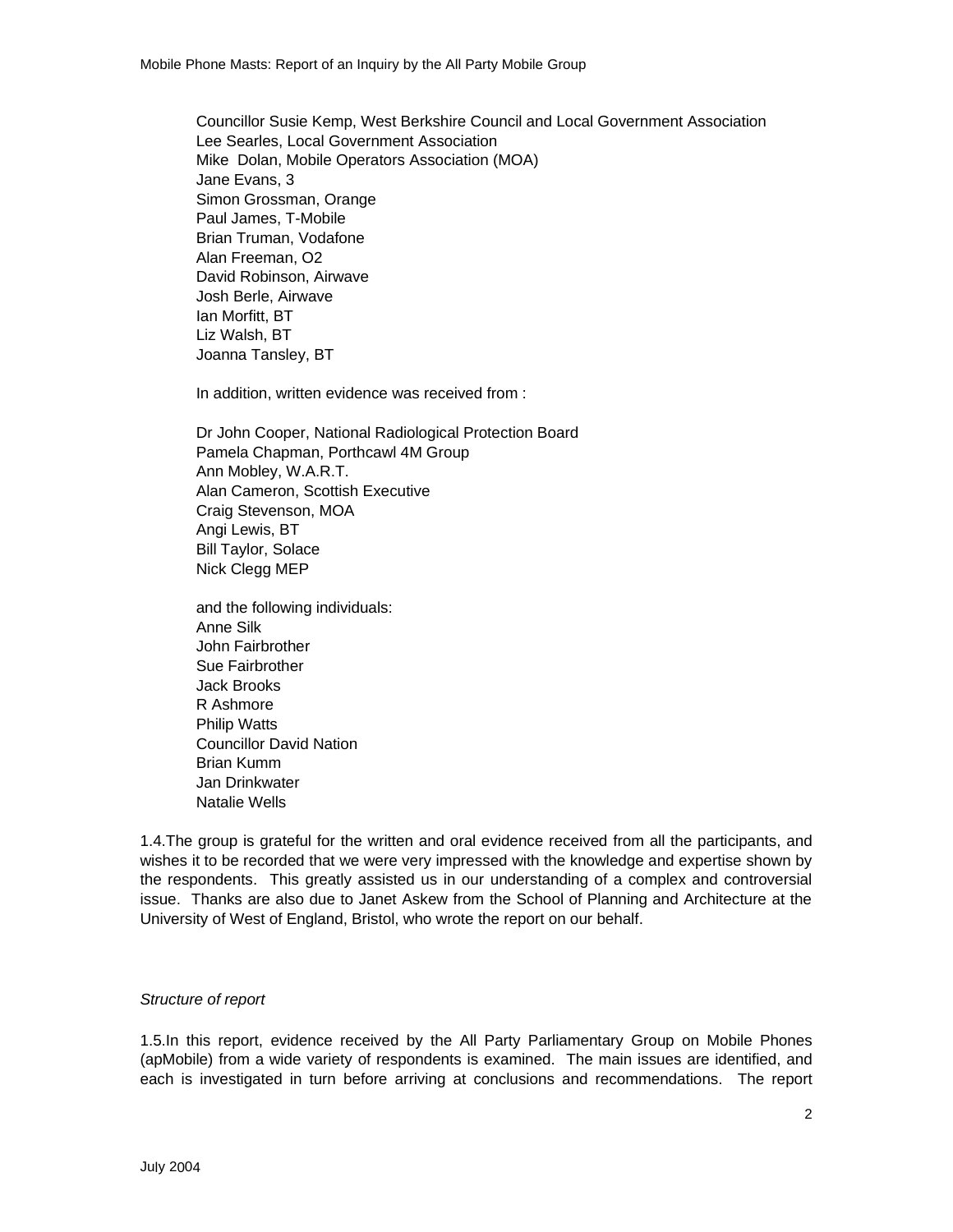includes background information on the operation of mobile phones, and incorporates descriptions of the current legislation and non-statutory planning guidance that is in force in respect of telecommunications installations.

1.6.The aim of the inquiry was to identify good practice, and to make recommendations accordingly. Although the terms of reference for this inquiry extended to the whole of the UK, it is noted that legislation differs between England and Wales, Scotland and Northern Ireland. Most of the evidence received referred to the situation in England and Wales, but many respondents drew parallels with Scotland and Northern Ireland, some suggesting that the whole of the UK should be brought under one set of regulations. The group's recommendations relate mainly to England and Wales, although reference will be made to the devolved parts of the UK.

1.7.We were made aware of the plethora of good practice guidance produced by the Government, the industry and by some local planning authorities, in addition to legislation and Government policy. We determined that there were five main issues arising out of the evidence we received:

- the procedures for granting or refusing permission for telecommunications installations;
- consultation arrangements;
- reasons for refusal and what constitutes a material consideration;
- technical expertise of local planning authorities;
- best practice elsewhere, especially in the rest of Europe.

## **2. The telecommunications industry**

2.1.It is estimated that there are in excess of 50,000,000 (fifty million) mobile phones in use in the UK (Ofcom, 2003), and this number is likely to continue growing according to industry predictions. The growth in mobile phone use results in an increasing demand for mobile phone infrastructure, (usually called mobile phone masts, but see below for further definitions), of which there are approximately 40,000 in the UK at the time of writing, with a predicted rise to 48,000 by 2007 (Mobile Operators Association, 2004). The current technology for the operation of mobile phone networks is known as 2G or GSM, and the supporting infrastructure for that is in place. The next generation of mobile communication systems, currently being rolled out, is known as 3G (UMTS), and it will create a demand for more installations, as different technology dictates that existing masts cannot be used for the new networks which will offer access to the internet and video viewing. Eventually, old masts will become redundant and will be replaced. In addition, the new digital communications network for the police, the terrestrial trunk road system (known as TETRA), requires 3,500 masts, some 3,100 already erected.

2.2.Many local communities, concerned about the potential health risks and visual intrusion emanating from mobile phone masts, have formed campaign groups and have become very wellinformed about a wide range of issues. Local planning authorities are responsible for considering proposals to erect masts according to procedures laid down in legislation and government policy guidance. They must seek to reconcile the different interests of the industry and local communities which requires considerable resources and specialist expertise. The pressure exerted upon politicians by their constituents has resulted in the need for this inquiry in an attempt to influence the Government in the preparation of new planning guidance.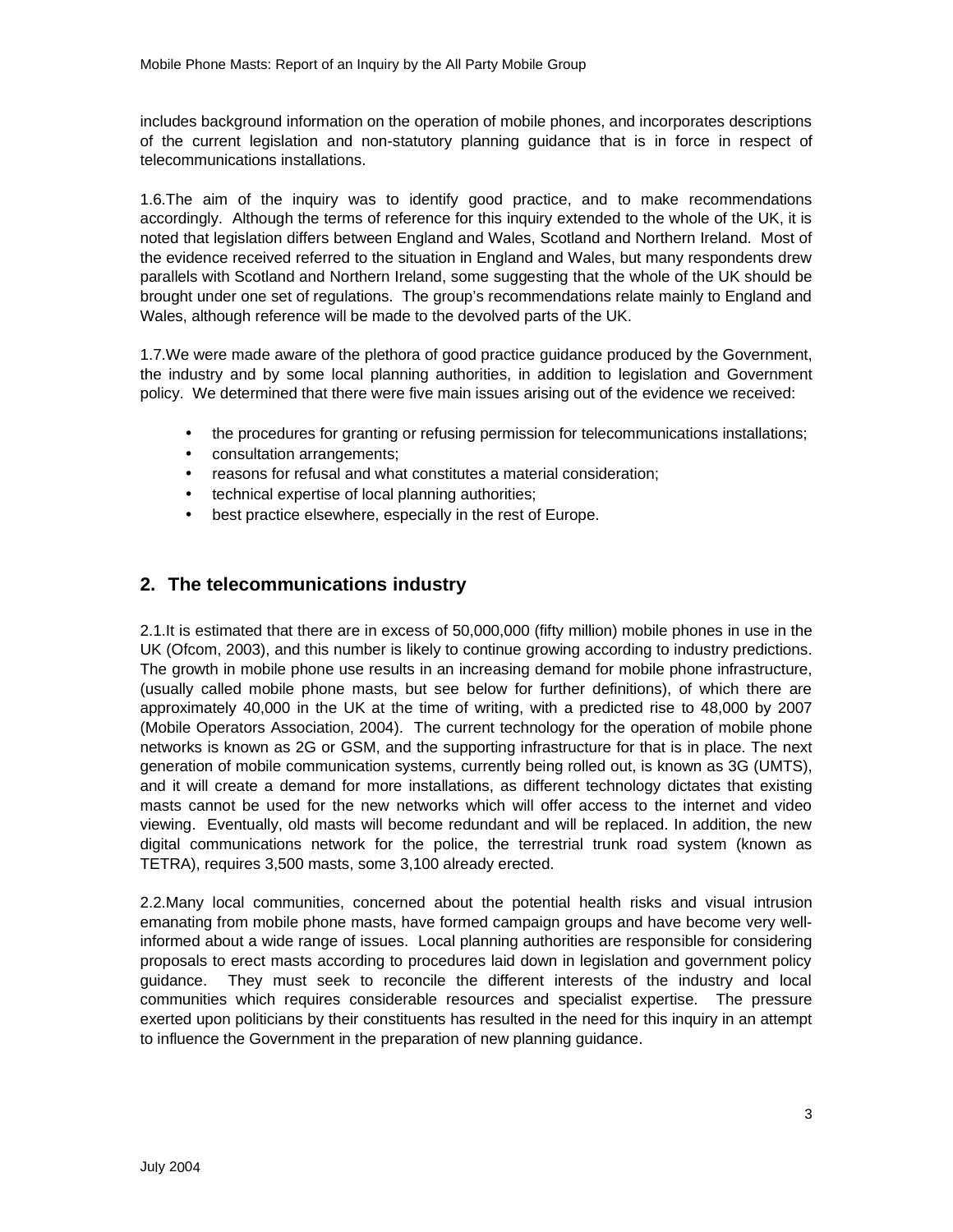#### How do mobile phones work?

2.3.We were informed about the way in which mobile phones work by the Mobile Operators Association (MOA), and some guidance is offered in the Government's Planning Policy Guidance No.8 (PPG8). Mobile phones operate on a system of cells, each cell supported by a radio base station, which is a facility that provides transmission and reception for radio systems. Each of the five mobile phone operators divides the UK into thousands of individual geographic areas or 'cells'. The cells overlap at the edges to prevent holes in coverage. There are three types of cell: macrocells which provide the main structure for the base station network with a range of up to 35 kilometres; microcells which infill and improve the main network, with a range of up to a few hundred metres; and picocells which have a much smaller range and are used in busy areas such as inside buildings, airports and shopping centres. The systems are demand-led, and to achieve coverage, each cell has to be provided with a base station, which hands the calls over from one area to another. If they are too far apart, calls are interrupted or dropped when mobile phone users are on the move. Increased usage of mobile phones also results in a higher demand for base stations, as each has a limited capacity, and this can be expanded by the addition of more base stations within macrocells or microcells.

2.4.Radio base stations are commonly called masts, and although the terms are used interchangeably, they are in fact two different things**.** Radio base stations are sites that enable mobile phones to work. They can be big or small, and always have transmitters or receivers in a cabin or cabinet connected to antennas nearby. A base station (i.e. transmitters, receivers and antennas) can be mounted on a large mast or tower, on existing buildings, rooftops or in street furniture. There are currently about 40,000 radio base stations in the UK. Strictly speaking, a mast is the freestanding structure which supports antennas at a height where they can transmit and receive radio waves. A mast is typically 15m high and plays no part in itself in the transmission of radio waves.

2.5.A mobile phone is a low-powered two-way radio, converting human voice and data messages into radio waves. When making a call, the radio signals are transmitted from the mobile phone to the nearest base station. Once a signal reaches a base station it is then transmitted to the main telephone network where it is transferred to the network of the person receiving the call.

2.6.The cells in a new third generation (3G) network will be smaller because 3G uses a higher radio frequency. These cells also expand and contract in size depending on the number of simultaneous calls being made. For this reason, 3G cells will have to overlap more than the current 2G cells, and although it is anticipated that operators will be able to re-use some of their existing infrastructure, they will also need to develop a substantial number of new sites.

#### Mobile phone operators

2.7.Powers to run telecommunication systems are granted under the Telecommunications Act 1984, and the right to erect telecommunication installations is conferred upon the operators under the Electronic Communications Act 2003. Five mobile phone operators in the UK are licensed to deliver the networks – Orange, Vodafone, 3, T-Mobile and 02 and they are represented by the Mobile Operators Association (MOA). A sixth operator, O2 Airwave Service, will deliver the TETRA network. It is the consensus that the UK telecommunications industry is the most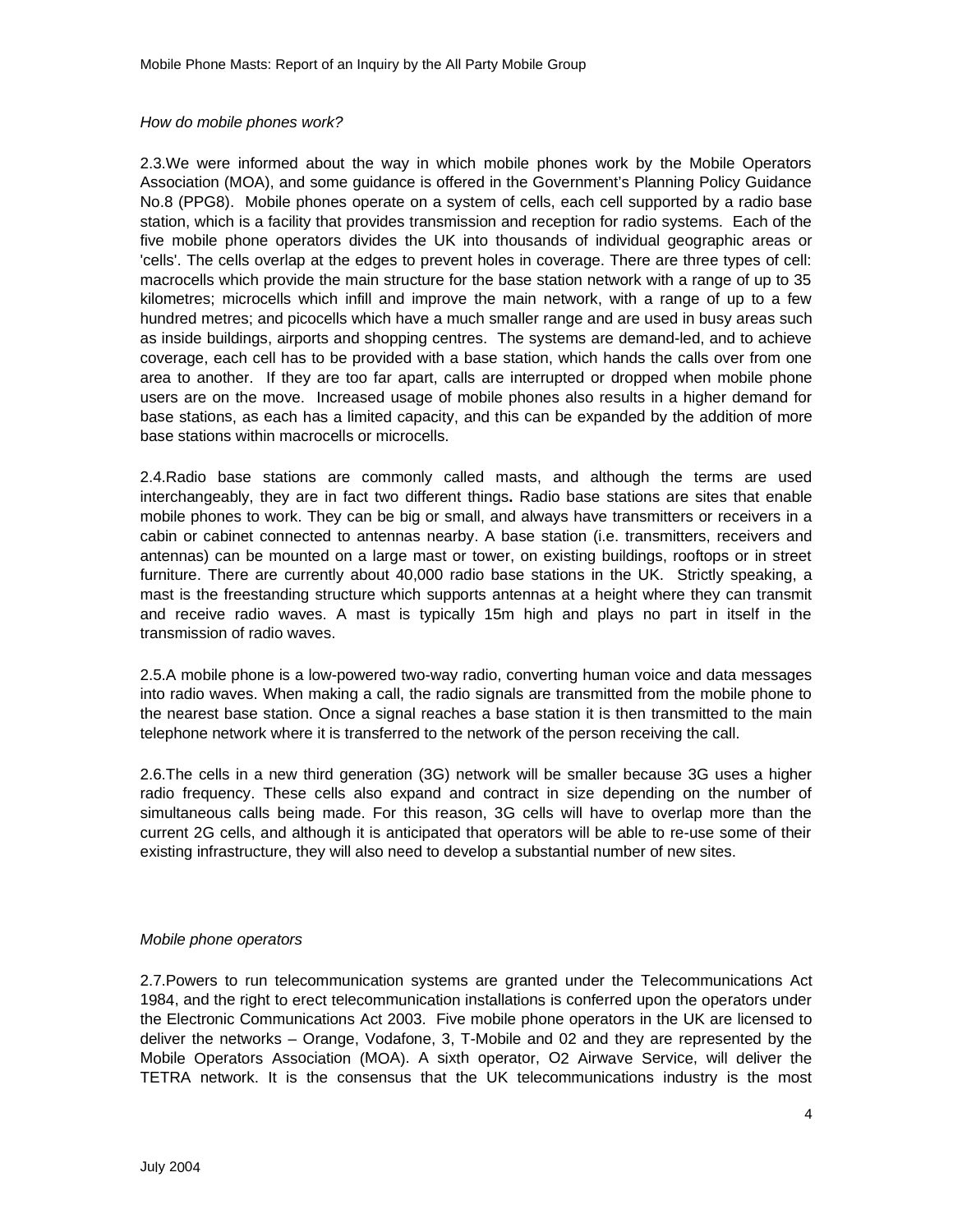successful in Europe, and that the swift introduction of the new third generation of mobile phones will be the key to maintaining the UK's 'competitive edge'.

## **3. What are the procedures for granting or refusing permission to locate telecommunications installations?**

#### General Permitted Development Order of England and Wales

3.1.The ODPM, Planning Sanity, and the Mobile Operators Association (MOA) provided us with a detailed analysis of the law relating to the process of granting or refusing permission to locate and site telecommunications masts. A brief summary of the planning procedures follows.

3.2.Planning permission is required for the carrying out of any development of land, sometimes as a result of an application to the local planning authority, or in certain cases, by a development order made by the Secretary of State. The General Permitted Development Order (GPDO) grants permission for a wide range of developments without the need for a planning application for express permission.

3.3.Where express permission is required, application is made to the local planning authority, which has to follow certain procedures before reaching a decision on the proposal. These include registration of the application, publicity for the proposal, notification of the proposal to various bodies and by various means of advertising, and consultation with a wide range of consultees. Local planning authorities aim to make a decision within eight or thirteen weeks (depending upon the size of the application), primarily in accordance with the statutory development plan unless material considerations indicate otherwise. In practice, they will have regard to a number of other factors, including Government policy, the results of the consultation, other non-statutory guidance, and any other issues deemed to be 'material considerations' as defined by law. The application can be refused with clear and precise reasons, or granted with conditions relating to a wide variety of issues. It is acknowledged that the erection of mobile phone masts is an emotive one, but moral or emotive issues are not material considerations in the determination of a planning application.

3.4.In the event of a refusal of planning permission, an appeal can be made to the Secretary of State, who appoints an inspector to decide the outcome of the application. In some cases, if no decision has been reached by the local planning authority after eight weeks, an applicant may decide to pursue the appeal process, making the assumption that the application is deemed to have been refused. Increasingly higher numbers of applications for planning permission are determined within the time limits, and the appeal procedures are not usually invoked under such circumstances, but in the case of very large or controversial applications, local planning authorities can and do take longer to reach a decision. In the event of refusal, an appeal to the Secretary of State adds up to four months (at the shortest) to the process, and in some cases, considerably longer.

3.5.In England and Wales, the Town and Country Planning (General Permitted Development) Order 1995 (GPDO) (as amended by SI 2115/2003) lays down the classes of telecommunications development which are permitted under the Order, and these are known as 'permitted development rights'. Part 24 of the GPDO confers upon operators and developers the right to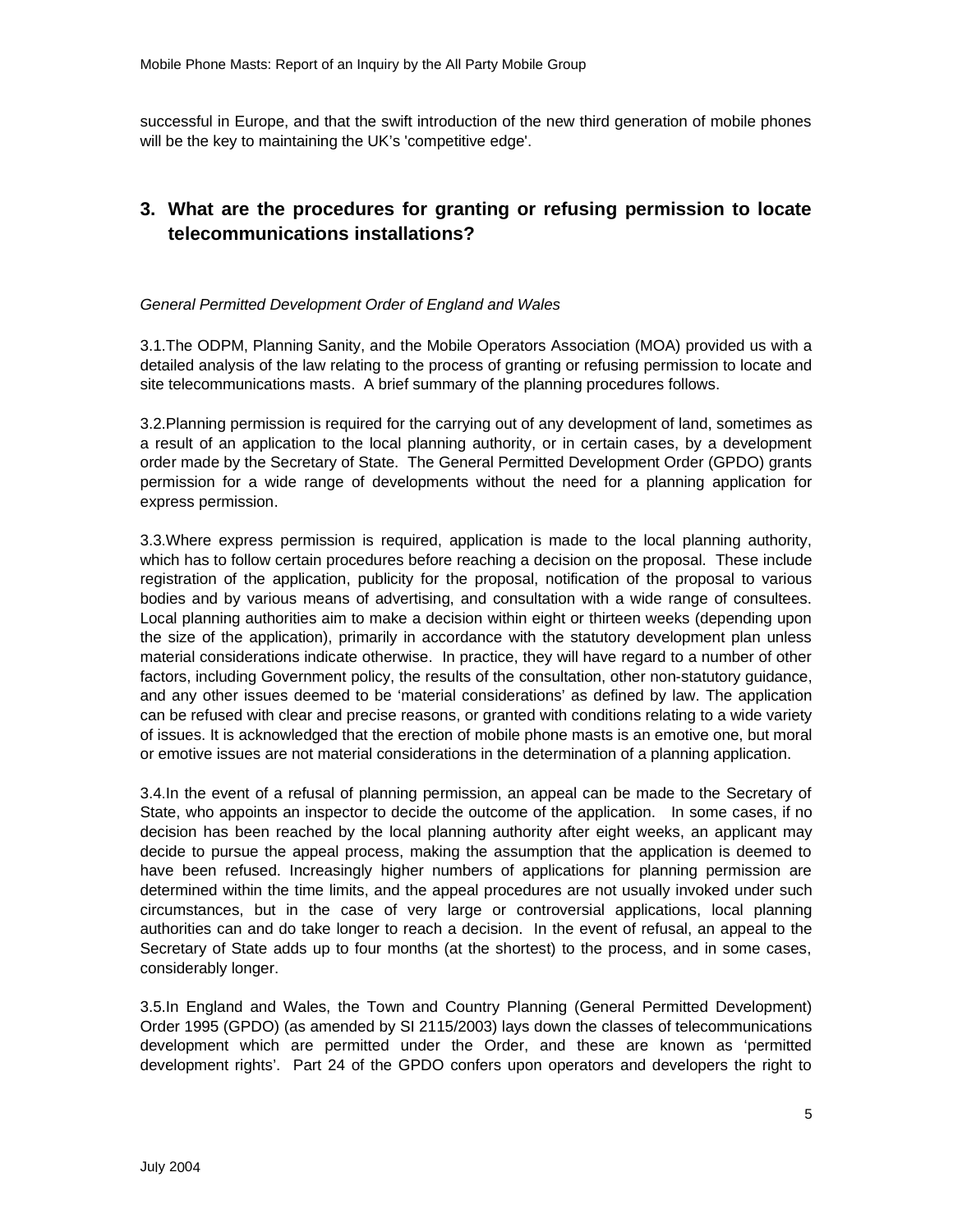erect telecommunication installations within certain size limitations without the need for express permission.

3.6.However, some telecommunications developments which are permitted under the GPDO are subject to a 'prior approval procedure'. This procedure applies to the construction, installation, alteration or replacement of:

- a. a ground-based mast of up to 15 metres in height;
- b. a mast of up to 15 metres in height installed on a building or structure;
- c. an antenna which exceeds the height of the building or structure by more than 4 metres;
- d. a public call box;
- e. radio equipment housing with a volume in excess of 2.5 metres;
- f. development ancillary to radio equipment housing (eg, fencing, access roads);
- g. certain development on Article 1(5) land.

3.7.In some designated areas, known as Article 1(5) land –national parks, conservation areas, sites of special scientific interest, areas of outstanding natural beauty - permitted development rights are reduced, with more development, including masts, requiring express planning permission. In the event of other particularly sensitive locations, and if there is a real and specific threat to an interest of acknowledged importance, an Article 4 Direction (of the GPDO) allows local authorities to withdraw permitted development rights, subject to approval by the Secretary of State.

3.8.Permitted development rights in relation to telecommunications in England and Wales were amended in 2001, following the report of the Independent Expert Group on Mobile Phones, chaired by Sir William Stewart. In his report of May 2000, (commonly referred to as the Stewart Report) it was recommended that permitted development rights be revoked for all base stations, requiring them to be subject to the normal planning process. In its evidence to us, the ODPM stated that careful consideration was given to this recommendation and that it was decided to strengthen the planning arrangements for telecommunications development, but not to revoke the permitted development rights. This included some of the measures such as lengthening the time limit to 56 days for local planning authorities to consider the requests for prior approval, and to require them to carry out public consultations in the same way as would be done for full planning permission. The ODPM is satisfied that this meets the concerns expressed in the Stewart Report, and that the only difference between the prior approval and planning permission procedures is the deemed consent after 56 days.

#### Views on permitted development rights

3.9.Most respondents held a view on permitted development rights, making this the main issue of the inquiry, with the operators largely endorsing the current regime in England and Wales, and local planning authorities, campaign groups and individuals calling for the revocation of permitted development rights and a requirement for full planning permission.

3.10.We were told by the ODPM that a requirement for full planning permission was not imposed because of the failure of many local planning authorities to meet Best Value targets for determining planning applications within 8 or 13 weeks. The concern, also expressed by the MOA, was that an increase in applications brought about by mobile operators' requirements would considerably add to the burden of local planning authorities, many of which are struggling with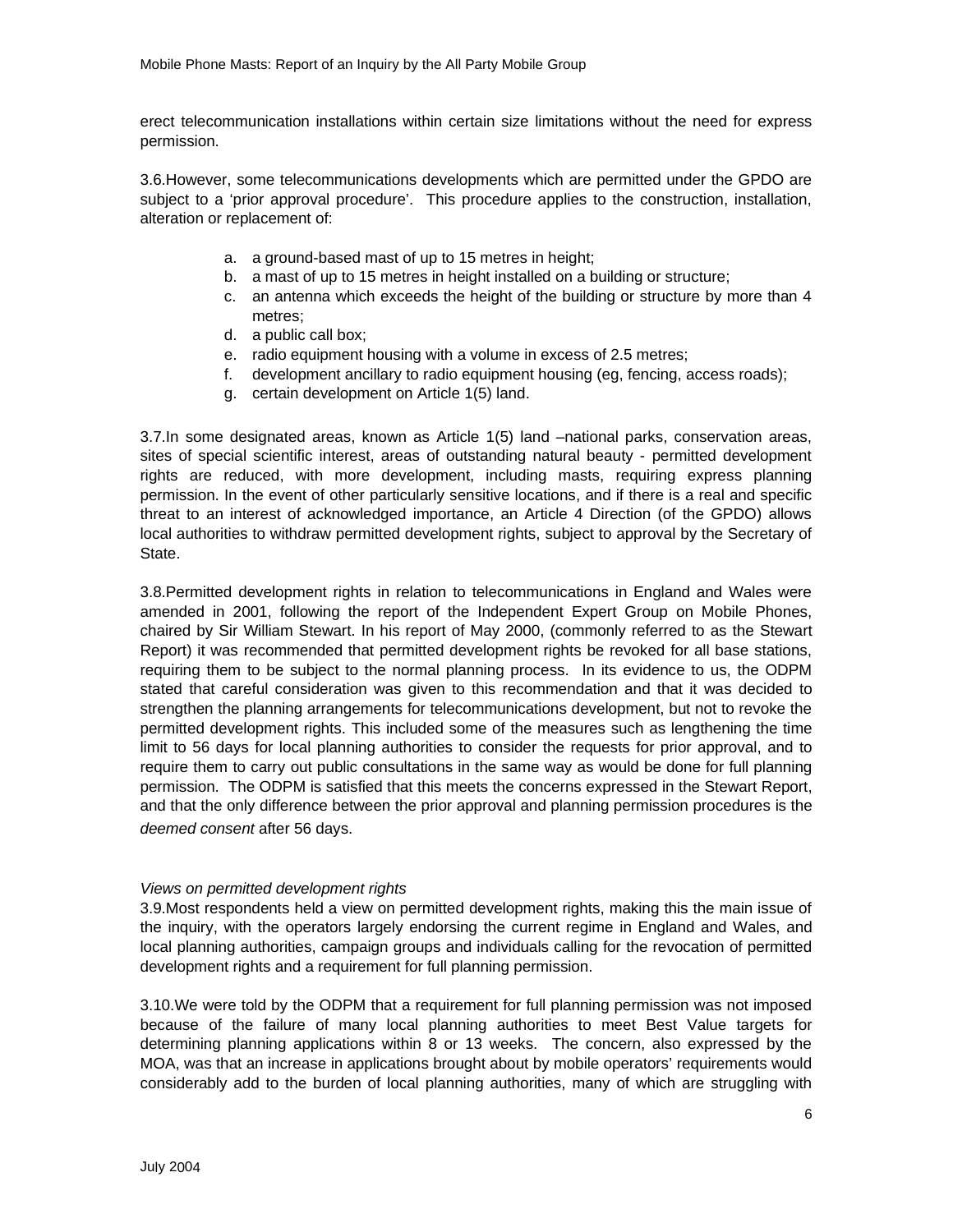staff shortages to prevent unnecessary delays to development. Given the strength of feelings aroused by telecommunications proposals, it was argued by the MOA that there is a real possibility that local planning authorities would take much longer than 56 days to determine applications.

3.11.It was the view of the MOA, representing the five mobile operators, that there should be no further changes to the GPDO in England and Wales, and that the industry's success was partly based upon the permitted development rights regime. BT thought the permitted development rights were "essential" and O2 Airwave Service felt that the permitted development rights have been a successful part of the broader planning regime. Crown Castle UK Limited who own some of the telecommunications infrastructure suggested that taken together, there are enough controls within the planning system, including the amendments to the GPDO, to ensure that there is no threat to amenity with the current permitted development rights. Indeed, it was their view that the new 3G network has been successfully developed and launched in a remarkably short period of time because of the provisions of the GPDO. They also put forward the view that the GPDO limit of 15 metres had shaped the form of installations, and a revision of the regulations could encourage different forms of development.

3.12.The Local Government Association was firmly of the view that permitted development rights for telecommunications installations should be removed, and they gave several reasons for this. First, they suggested that a wider review of permitted development rights should be undertaken, as the legislation was framed in an earlier era when public sector utilities were delivering services. It is clear that the permitted development rights were helpful when the industry was in its infancy, but now that it had matured, they may no longer be appropriate. This is particularly true for private commercial companies, such as mobile operators, who are promoting their business in competition with each other. Second, they considered that 15 metres is high for permitted development, going well beyond the limits normally requiring planning permission. Third, the LGA suggested that the period of 56 days for the consideration of proposals for mobile phone masts and ancillary equipment, after which there is a deemed consent, is an "arbitrary deadline" and that this is unhelpful to communities. The requirement for a full planning application without the time limit of the 56 day deemed consent would allow more time for local authorities and affected communities to properly consider the application, consider alternative sites, and if necessary, mount an objection to the proposal. The LGA argued that because of the controversy around applications for mobile phone masts, local authorities are spending disproportionate amounts of time on the applications for prior approval. This view was reiterated by Basingstoke and Deane Borough Council which felt that the prior approval procedure offered only limited benefits to the operators, and that other stakeholders, including communities, would be able to engage better in the planning process and pre-application discussions if full planning permission was required.

3.13.We heard from the LGA, Sefton Borough Council, Wednesbury Action for the Removal of Telephone Masts (WART), Action Against Byron Avenue Mast (AABAM) (Winchester), Porthcawl 4M Group, Weoley Open Network, Jack Brooks (Leicester), and David Nation (Tiverton and Honiton) that the GPDO is too complex and that permitted development rights (for base stations at least) should be removed. We were alerted by various respondents, including Planning Sanity, to three Private Member's Bills which have been before Parliament in 2004 : Town and Country Planning (Telecommunications Masts) Bill 2004, Town and Country Planning (Permitted Development Rights) (Amendment) Bill 2004 and Masts (Registration) Bill 2004 which call respectively for the revocation of permitted development rights, amendments to the GPDO, and for the registration of all additions to masts and base stations (not just sites).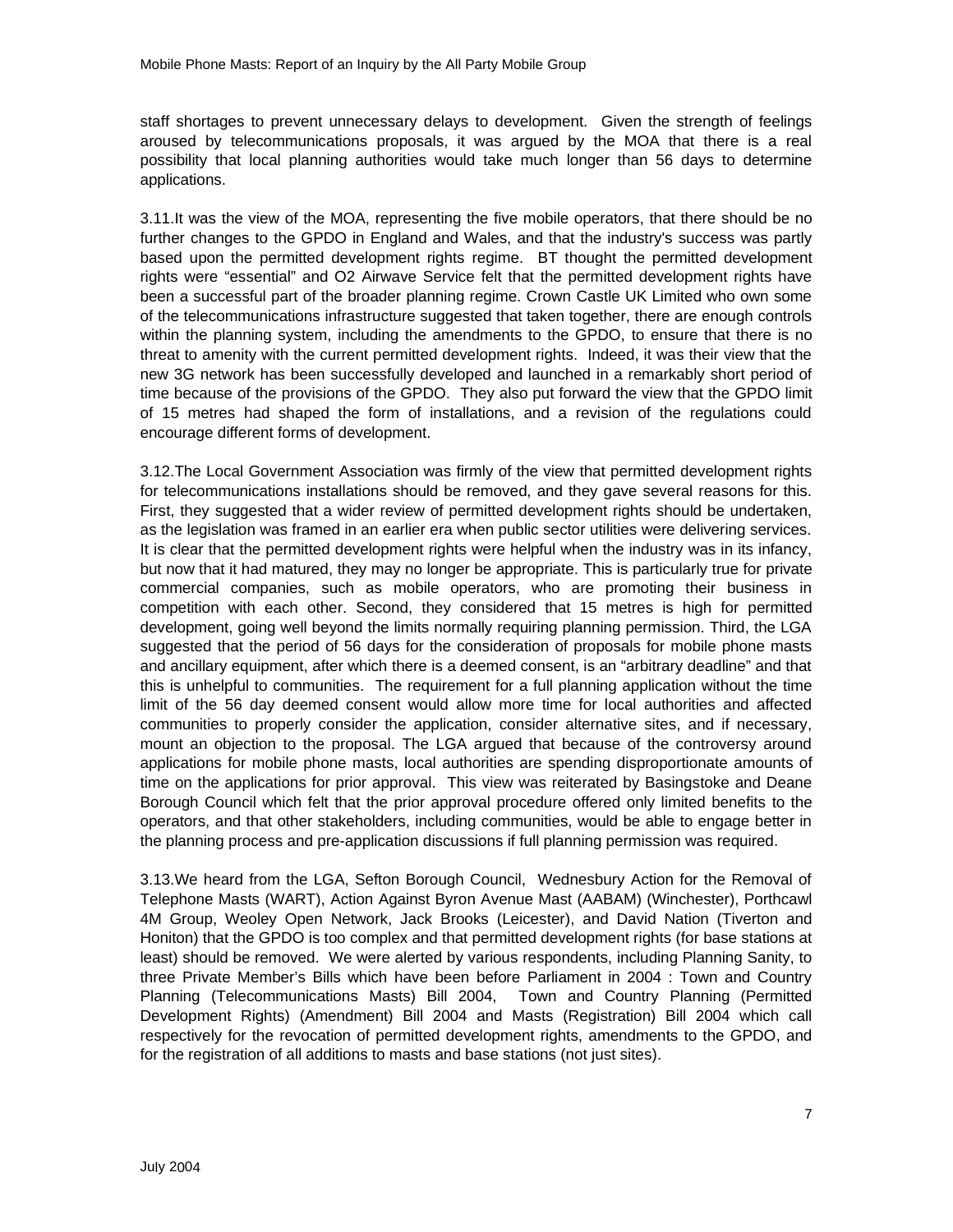3.14.Evidence submitted by local government interests, campaigners, residents and individuals indicated a lack of confidence in the prior approval procedure, partly due to what they perceive to be lack of time to properly consider the applications. There is a view that the process of prior approval leading to deemed consent gives the operators more freedom to develop than would be the case for other types of development. Many residents' groups do not feel that the procedures for erecting telecommunication installations are transparent and open, with the consequence that local authorities have to face hostile opposition when proposals are made.

3.15.We accept that the difference between the prior approval procedure and full planning permission appears to be minimal, but this is not the perception of the majority of the respondents. Despite similar consultation requirements, the need to make a decision in 56 days does not allow for proper and full consultation with affected parties, nor does it allow for the consideration of alternative sites. Any application for telecommunications apparatus attracts a great deal of interest, and appears to create a disproportionate effect on the locality. Those respondents who called for the revocation of permitted development rights and the prior approval procedure believe that if full planning permission had to be sought for those developments listed above, including all base stations and some antennas (subject to limits), this would make the procedure more fair and transparent and thus would increase confidence in the system and legitimacy of decisions made.

3.16.We were made acutely aware that Sir William Stewart's recommendation for a requirement for planning permission for all base stations was not fully implemented, and this further reduced the respondents' confidence in the legislation. We understand that the Government had considered his proposal in some depth, and had amended the GPDO to improve the consultation arrangements for example, as well as increasing the time limit for decision to 56 days. We consider that the need for planning permission represents a minor amendment to the legislation but that this relatively small measure would significantly improve relations between local planning authorities, the operators and communities. The main benefit would be a higher level of engagement and subsequent ownership of the process by local communities and concerned individuals, resulting in less objections, less likelihood of rejection of the proposals, and less confrontation between operators and objectors, especially if this is combined with other measures outlined below regarding pre-rollout consultation and pre-application discussions to ensure that decisions are made without undue delay. In view of the evidence heard, we do not believe that the 2001 amendments made to the GPDO satisfy the concerns of local authorities and residents as they do not allow for effective consultation because of the deemed consent after 56 days.

#### **R1. We recommend that the Government implements the proposal made by Sir William Stewart in the Independent Expert Group Report on Mobile Phones that permitted development rights be revoked for the erection of all base stations.**

3.17.In addition to the issue surrounding the demand for full planning permission for base stations, we heard evidence from many respondents to suggest that the GPDO in its current form is over complex and difficult to interpret. Crown Castle UK Limited, the company which provides the infrastructure for the industry, stated that the greatest priority should be on simplifying and improving the current legislation and policy framework, a view supported by Sefton Borough Council who said that the GPDO was much in need of simplification. Planning Sanity drew our attention to the London Borough of Harrow survey of all English planning authorities on telecommunications issues, (2002) in which 77% of respondents replied that current legislation is unsatisfactory.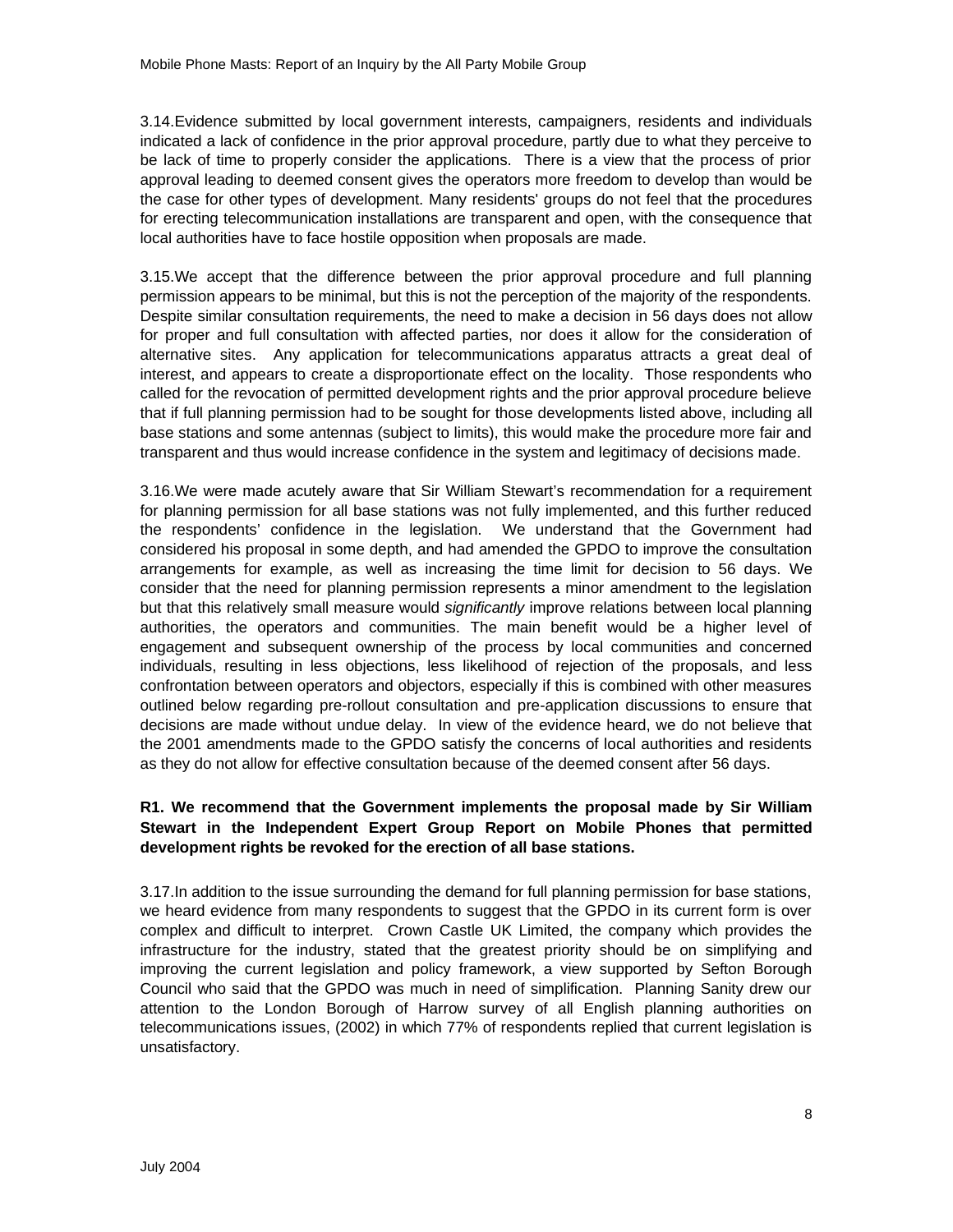3.18.Basingstoke and Deane Council's view was that the regulations in the GPDO are technical, in legal jargon and open to different interpretations and in particular, considered to be unclear with regard to existing installations and ancillary equipment (a point also made by the LGA and Sefton Borough Council). Mast Action UK drew our attention to telecommunications guidance to planning inspectors, in which it was stated that some recent decisions had cast doubt on the interpretation by some operators on the meaning of the 15 metre height limit, and whether or not this could be taken from a raised concrete base. Another concern of some respondents was the need to separate development within the curtilage of a dwelling house (eg. televison aerials, satellite dishes) from other types of telecommunications for cellular radio networks, since the two are very different.

3.19.Basingstoke and Deane Council gave us some examples of their recommended suggestions for proposed alterations to the GPDO. These included removing the requirement for consent to add equipment to a mast which does not increase its height or extend the ground level compound as this may not significantly affect the visual impact. Although Planning Sanity and Mast Action UK (amongst others) called for amendments to the GPDO, this particular proposal would not help in meeting their concerns over the potential health risks associated with an increase in emission levels from higher numbers of antennae on one structure. One further example of the confusion caused by the GPDO, given by the LGA and Basingstoke and Deane Council is the reference to the combined volume of existing equipment at the site. They told us that is was almost impossible for a local planning authority to keep an accurate record of equipment on site, due to some being permitted development and some not. We were made aware of the more stringent requirements on Article 1(5) land, (by Beddgelert Community Action Group for example) and the need to review permitted development rights in these areas.

**R2. We recommend that the provisions of the GPDO in respect of telecommunications should be comprehensively reviewed and revised using plain English with a view to making them easier to interpret, including a review of permitted development rights on Article 1(5) land.**

#### Permitted development in devolved parts of UK

3.20.Many respondents drew our attention to the different situation regarding permitted development rights in Northern Ireland and Scotland. The Scottish Executive submitted evidence outlining the current law in Scotland which is explained in Circular 5/2001, the Town and Country Planning (General Permitted Development) (Scotland) Amendment (no.2) Order, 2001: Development by Telecommunications Code System Operators, revokes some of the previously held permitted development rights. The main change introduced in Scotland in 2001 was the requirement that all new ground-based mobile phone masts were to be the subject of applications for planning permission, along with a requirement for local planning authorities to be notified each time a new antenna is installed, even upon existing masts. The MOA argued that the Scottish regulations are significantly more complex than those in England and Wales, although no particular reasons were given for this. An evaluation of the effects of the introduction of reduced permitted development rights (on the operators and on local planning authorities) is currently being undertaken and will be published later in 2004. We await this with interest.

3.21.Similarly, although no evidence was received from the Department of the Environment in Northern Ireland, the MOA, Crown Castle UK Limited, and BT drew our attention to the lack of permitted development rights there. Many respondents thought that the regulations should be the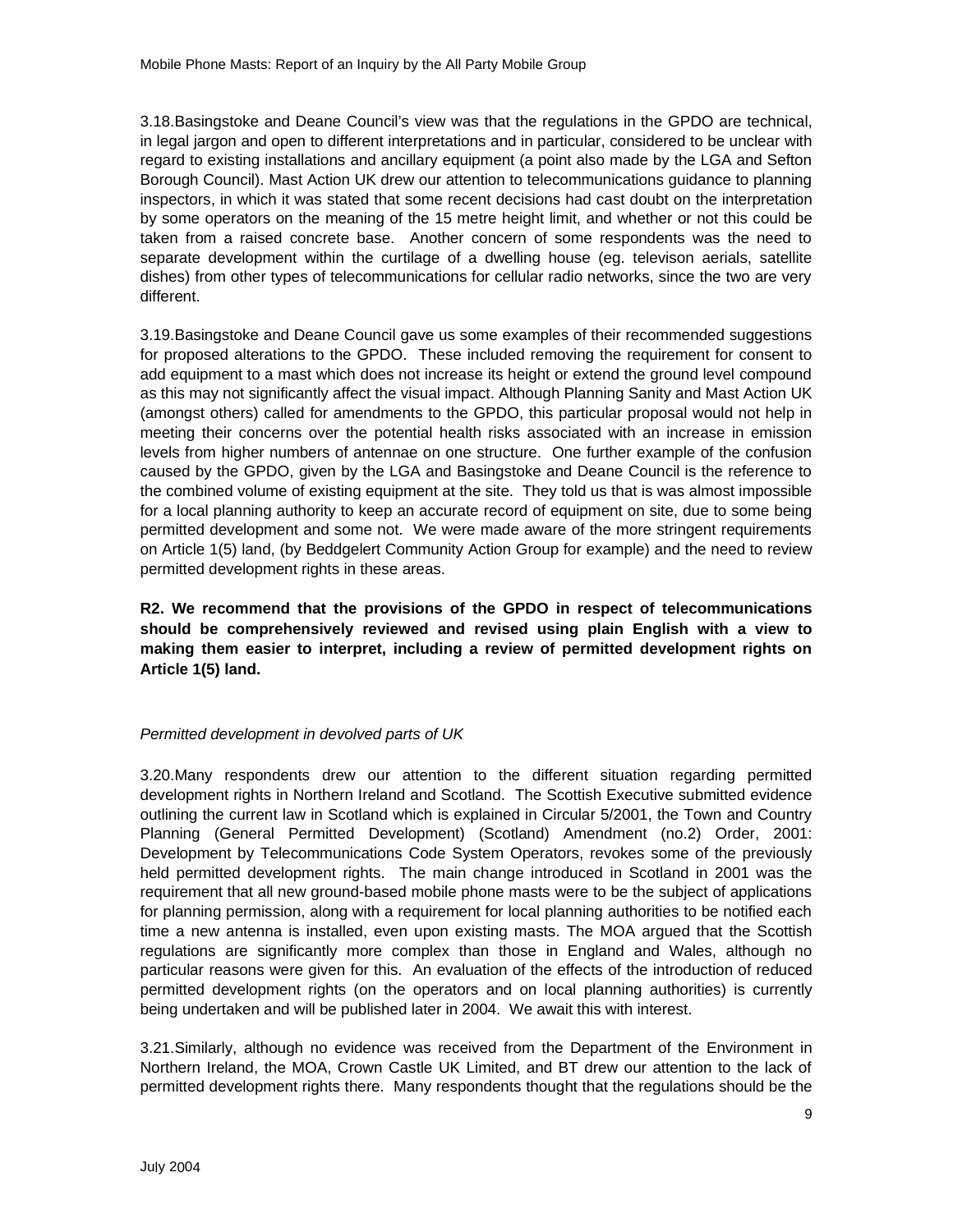same throughout the UK, with interest groups suggesting that the Scottish model be adopted, and the industry making a case for the Scottish and Northern Ireland systems to be brought into line with legislation in England and Wales.

**R3. We recommend that the ODPM should take the lead on a comparative review of relevant law and practice across the UK in collaboration with the responsible authorities in the devolved administrations with a view to ensuring consistent best practice and a common approach where this is beneficial.**

#### Temporary consents

3.22.The GPDO, under Part 4, allows for temporary consent for installations in connection with and for the duration of operations, provided that notice is given in writing to the local planning authority. Under Part 24, telecommunications apparatus can be located in an emergency for up to six months, even on article 1(5) land. Basingstoke and Deane Council suggested that emergency should be better defined. The erection of masts and antennas under these circumstances were perceived to be causing problems for local authorities, as well as being an issue for the campaign groups who gave evidence to the inquiry. Mast Action UK, Planning Sanity, along with Sutton Coldfield Residents Against Masts (SCRAM), and Simon Preedy (individual witness) accused the operators of using emergency provisions and temporary consents to avoid going through the prior approval procedures. The view was that once a mast was erected under emergency or temporary provisions, it became difficult to remove it if its location was found to be unsuitable, and that local authorities then had to resort to time-consuming and wasteful enforcement procedures. Sometimes, operators resorted to evoking emergency measures when their application for prior approval had been refused – Rogate, Sussex and Lincolnshire, were examples given by Mast Action UK.

3.23.We heard enough evidence to convince us that temporary consents and the emergency provisions create distrust and anger in communities and cause costly and time-consuming problems with enforcement for local authorities. Whilst there may be a need for emergency procedures, operators need to be aware of a more stringent set of regulations regarding the removal of the installation and the reinstatement of the land, in the event of planning permission not being given.

**R4. We recommend that in a revised GPDO, the Government investigates the ways in which emergency provisions can prevail, but with more stringent regulations regarding what constitutes an emergency, and with suitable penalties for operators who do not comply with these procedures. In addition, we recommend that temporary consents be reviewed.**

#### Notification procedures

3.24.We were alerted to a problem with notification letters where a local planning authority has made a decision to refuse approval within the requisite time, but does not send out the letter until after the 56 day period has ended. PPG8 advises caution to local planning authorities who may delay sending out their letters. Mast Action UK and Basingstoke and Deane Council gave evidence to the effect that in Sevenoaks, Test Valley and Swindon, operators had gone ahead and erected the mast as soon as the 56 day period was over, without waiting for a decision in

10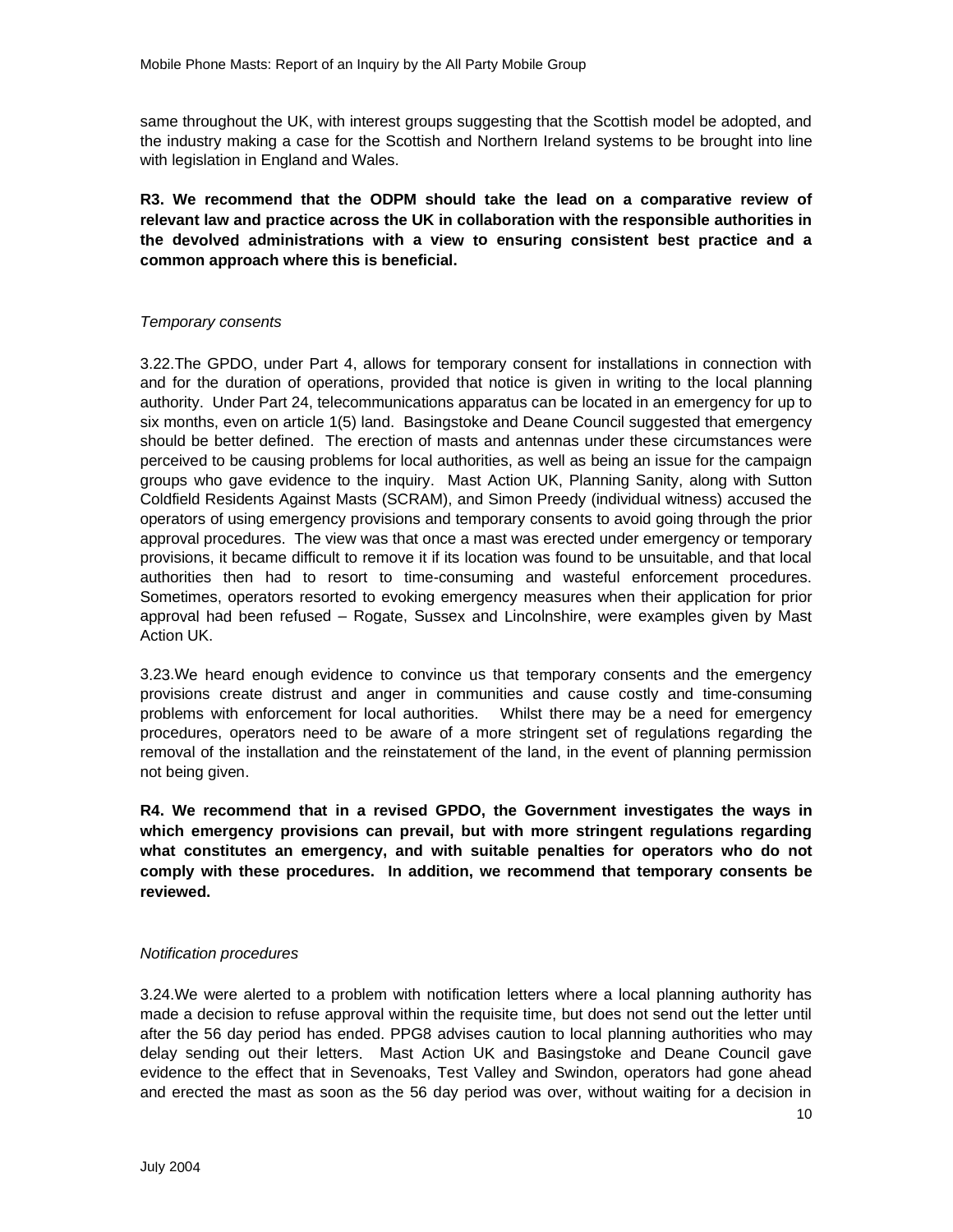writing. Basingstoke and Deane Council told us that that the current regulations make enforcement very difficult as any unauthorised installation can remain on site for up to two years while enforcement procedures and appeals run their course. This happened during a judicial review (Jodie Phillips -v- First Secretary of State, Havant Borough Council and Hutchison 3G (UK) Ltd) of a mast in Havant, where the operators erected the mast before the decision of Mr Justice Richards had been issued. Other examples were given of this happening at Overton, Whitchurch, Nately Scures, Picket Piece and at Viables Industrial Estate (all Basingstoke and Deane Council area), where in some of these cases, inspectors had allowed the masts to remain after lengthy appeal procedures. The operators did not express a view on this matter.

## **4. What arrangements are in place for community consultation?**

4.1.There prevails a very strong view that communities are not consulted in the process of the development of the telecommunications network for mobile phones. This has already been alluded to above in the discussion of permitted development rights, in which communities and others considered that the requirement for full planning permission would result in more effective, open consultation arrangements. Consultation can occur at different points in the process : in devising policies (strategically and locally) for the rollout of telecommunications networks, and during the passage of a planning application or application for prior approval. The ODPM referred to the consultation arrangements contained in the Code of Best Practice on Mobile Phone Network Development (2002), produced jointly by central and local government and the industry. The Code of Best Practice provides clear advice to ensure the delivery of significantly better and more effective communication and consultation and incorporates the industry's 'Ten Commitments'. (see Appendix 2 for copy of Ten Commitments). The MOA told us of their determination to make these work, and we were told that they include procedures to deliver significantly improved consultation with local communities, both in pre-rollout and pre-application discussions and during the passage of seeking consent. We heard evidence about the current statutory and non-statutory requirements for consultation, and the extent to which these arrangements are working.

#### Consultation during the production of the development plan

4.2.Planning Policy Guidance Note 8 (PPG8) advises that individual development control decisions should be made in accordance with the development plan, unless material considerations indicate otherwise. It states that development plan policies should take account of the need to minimise the impact of the development whilst enabling the operation of the networks. Strategic requirements should be contained in policies in structure plans, (and unitary development plans, part 1), while local plans (and unitary development plans, part 2) should set out policies and proposals for the location of telecommunications installations in accordance with the strategic plans, including the allocation of sites for some of the larger developments. The statutory development plan has to go through a rigorous process of consultation, during which time communities and others are given the opportunity to participate in the formulation of policies and to formally object to policies and proposals. Having been publicly scrutinised, the plans are adopted by the council, and the policies provide a framework for the development and use of land within the local authority area.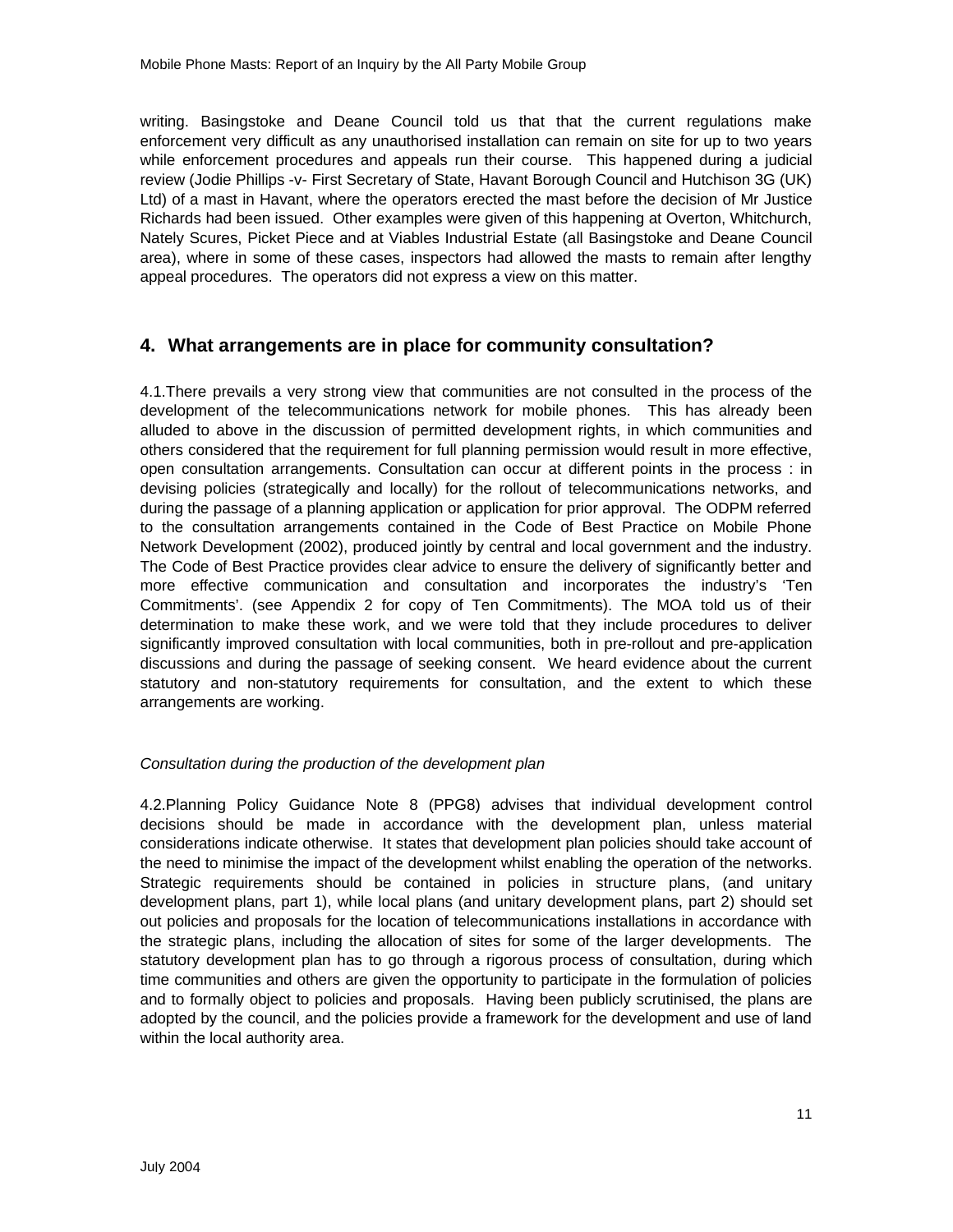4.3.This process, however, takes a considerable time to complete, and may not lend itself to the demands of the mobile phone industry whose operators need to prepare their own strategies quickly for the roll out of telecommunications sites (partly to meet the requirements of their licences). PPG8 points out that the operators have made a commitment to provide local planning authorities with annual roll out plans and the Government urges annual discussions between authorities and operators based upon these plans, but does not suggest public consultation at this stage. Whilst consultation is a statutory requirement during the preparation of the development plan, additional arrangements suggested in PPG8 are only advisory.

4.4.We were made aware of different practices in various local authorities for consultation. Basingstoke and Deane Council told us about a 'telecommunications inquiry', held in October, 2002, attended by representatives of the industry, councillors, officers, academics and residents, one recommendation from which was the preparation of Supplementary Planning Guidance. We were impressed with this guidance which refers to three stages of consultation : rollout, preapplication and when prior approval or permission has been applied for. Basingstoke and Deane Borough Council told us that it has been its practice to co-ordinate a joint annual meeting with all operators leading to the production of a joint rollout map which is available for the public to view. This included a discussion of alternative sites, resulting in more certainty for local communities, thus reducing objections later in the process. The main benefit of this would be earlier engagement with the process by all stakeholders. We asked operators if this posed any issues over commercial confidentiality, and we were informed by the MOA that it did not.

4.5.We consider that PPG8 needs revision to offer clearer guidance on pre-rollout consultation, and the formulation of policies. We endorse the stance taken by Basingstoke and Deane Council to publicise pre-rollout plans, and suggest that ways of initiating the earlier publication of strategic rollout plans are investigated, and incorporated into a revised PPG8.

### **R5. We recommend that a revised PPG8 should specify much more clearly the arrangements for public consultation during annual pre-rollout discussions to encourage local planning authorities, in conjunction with the operators, to publicise the strategic plans for mobile phone networks.**

4.6.The requirements for the preparation of statutory development plans are set to change as a result of the Planning and Compulsory Purchase Act of 2004. There will be a requirement for a spatial strategy at the regional level, and at the local level, planning authorities will have to prepare a local development scheme (LDS) included within which will be local development documents (LDD) relevant to their area. Under Section 17 (7) of the Act, the Secretary of State can specify (through regulations) the documents to be included in a local development scheme. The new local development documents are not intended to be lengthy documents, and the aim is to prepare them in a short period of time. Each will have the weight of the statutory development plan for the purposes of making development control decisions, as it would have to be prepared with consultation between all parties and open to public scrutiny before being adopted. One such plan could be a telecommunications plan produced annually or biennially jointly between the operators and the local planning authority.

### **R6. We recommend that all local planning authorities are obliged by the Secretary of State to include a 'Telecommunications Plan' as a local development document (LDD) in their local development scheme (LDS).**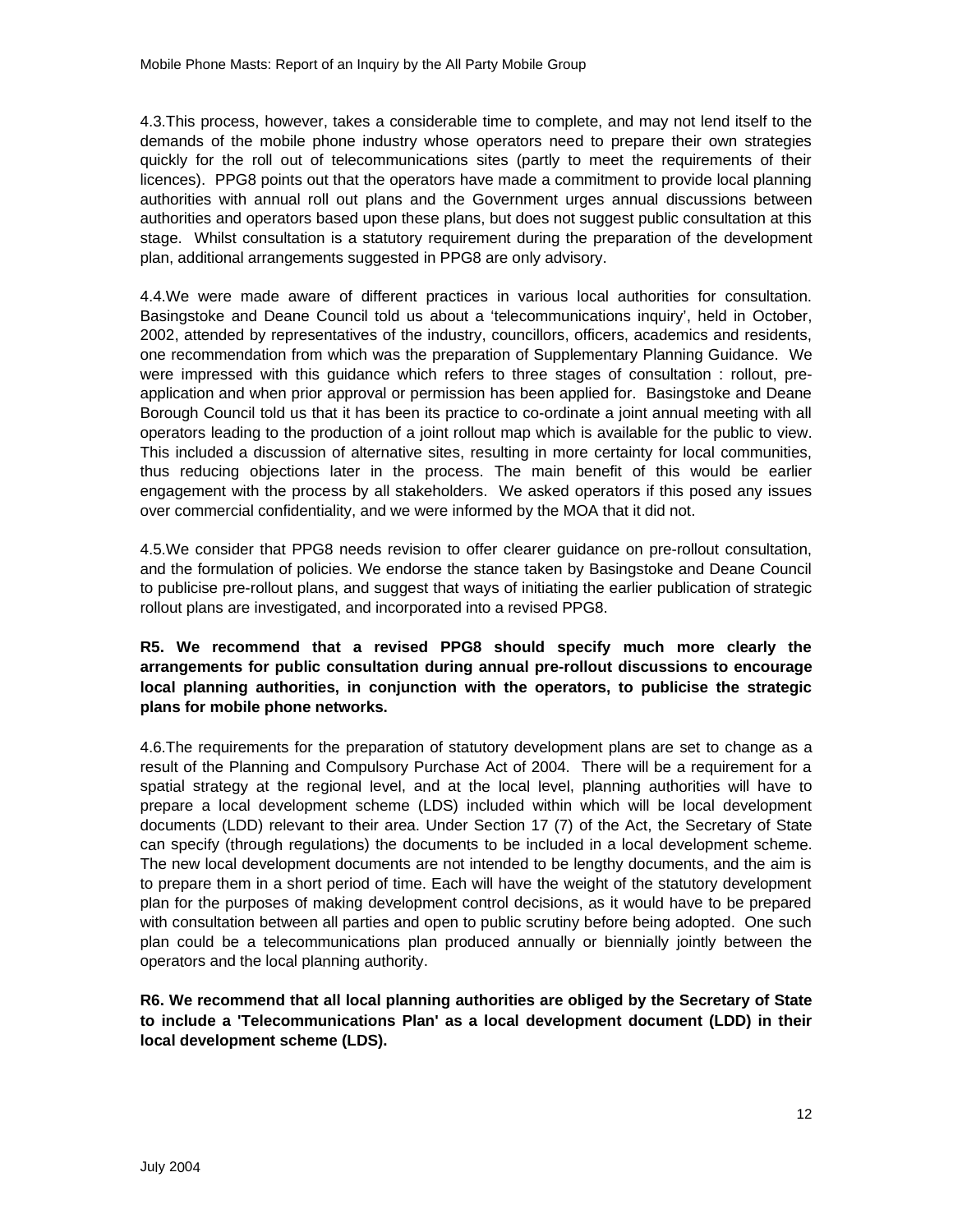#### Consultation during the passage of an application for planning permission or prior approval

4.7.The requirements for consultation were recently strengthened as a result of the revised GPDO (2001) and Planning Policy Guidance 8 (PPG8) of 2001. This introduced the 56 day period for the consideration of applications for prior approval, with the same requirements for consultation as laid down for a planning application. Although the ODPM considered that these requirements were now sufficient, we heard from residents and local authorities that there remains a pressure on local planning authorities to complete the passage of the application within 56 days because of the *deemed consent*, giving them no leeway for lengthier consultation with affected communities, especially when the infrastructure is being provided within residential areas or near to schools or hospitals for example. The LGA pointed out that the sensitive nature of some applications for telecommunications masts demands a greater level of consultation and engagement with local communities, which is set against a backdrop of record numbers of planning applications and staff shortages. The level of work (including consultation) undertaken on the prior approval applications can be out of all proportion to their size. The LGA argued that the current fee levels were inadequate, although under the new Planning and Compulsory Purchase Act 2004, local planning authorities may be able to charge for pre-application discussions (see below).

4.8.We were introduced to the 'Traffic Light Model' which determines the level of public consultation that will be required for each site selected. The MOA illustrated this to us with its handbook on consultation, 'Working with the Community' (2004), in which it outlines how best to use the model. 'Working with the Community' is a comprehensive document, the main tenet of which is "addressing community concerns effectively and gaining public trust". It explains that green rated sites are the least controversial, usually away from residential property and schools, on industrial land or alongside major highways; amber sites are in mixed residential/commercial areas, on rooftops, or ground-based towers on green field sites; red sites include street works and masts close to residential properties, schools or colleges, or in proximity to heritage sites and historic buildings. The rating of each site dictates the extent of consultation and the sensitivity with which the planning authority and local community are approached. BT endorsed the need for more constructive dialogue with communities, and O2 Airwave stated that it believed that community consultation had improved since the introduction of the 'Ten Commitments'.

4.9.PPG8 strongly encourages local planning authorities to undertake any additional publicity that they consider necessary to give people the chance to comment on the proposal. In particular, the ODPM pointed out that specific mention is made of the necessity to take into account relevant views when a mast is to be located on or near a school or college. PPG8 urges the need for preapplication discussions with interested parties, including residents' groups, within the context of the operator's strategy for telecommunications development in the area. The LGA pointed out to us that local planning authorities often do not have time to engage in pre-application discussions, especially as they are unable to charge for these.

4.10.We heard evidence of good practice in community consultation, in particular from Basingstoke and Deane Borough Council, who agreed that the introduction of the 'Ten Commitments' had improved community consultation, particularly in respect of the standard and amount of information submitted at application stage. Basingstoke and Deane's guidance goes further in suggesting that all neighbours (and schools) within 200 metres of a mast proposal will be consulted. O2 Airwave referred us to good practice in Winchester Council where a dedicated sub-committee to deal with telecommunications applications ensures that councillors are better informed to engage in dialogue with the community.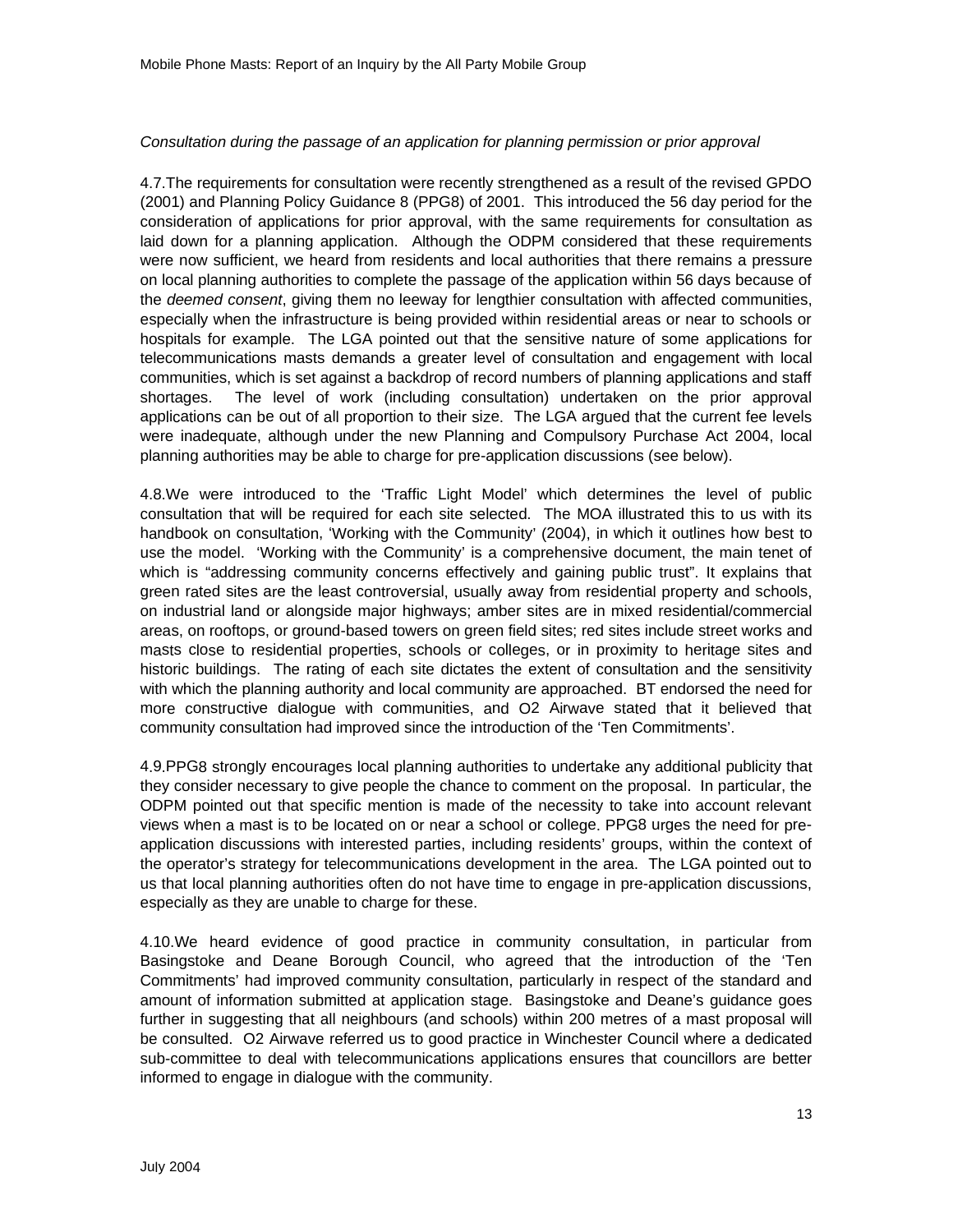4.11.However, we heard much evidence that the good practice guidelines are not being followed by the operators or by local authorities. Porthcawl 4M Group stated that community consultation is poor with only a minimum of home-owners being consulted, and this was reiterated by the Weoley Open Network (Birmingham), Brian Kumm of Loughborough, Phillip Watts of Market Drayton and the Beddgelert Community Action Group – the latter in the Snowdonia National Park, where requirements are more stringent. Many respondents reported not knowing about the siting of a mast until engineers arrived on site to construct it. In its evidence, Planning Sanity reported this happening, as did Eileen O'Connor of Wishaw, near Birmingham, Natalie Wells of Gravesend, and Simon Preedy from Basingstoke; and Mast Action UK suggested that pre-application discussions were not the norm. In the Wishaw and Sutton Coldfield cases, additional antennae were attached to existing masts without any further community consultation, as reported by Mr. Ashmore and Eileen O'Connor, both residents.

4.12.Many respondents expressed the view that they did not have confidence in the guidance and regulations regarding consultation, and thought it could be clearer, resulting in more engagement by communities in the process of siting and locating telecommunications installations. Planning Sanity said that it did not have any fundamental opposition to the siting of mobile phone masts but that it wanted a statutory structure to the way in which consultation is carried out. The Radiation Research Trust and Byron Avenue Residents reiterated that they did not want to ban mobile phone masts – they recognised that mobile phones were here to stay, but that the processes of determining the location of them should follow formal statutory procedures of consultation. In this way, communities would feel a greater sense of ownership with the process.

4.13.We were made aware of the measures that the government and the industry have gone to in respect of community consultation, and we were impressed with the industry's own guidance to the operators in its handbook and with the 'Ten Commitments' (See Appendix 2). Although the Government endorses the 'Traffic Light Model', it may be that the emphasis contained therein is on how to minimise objections rather than genuinely engage in debate and consultation with communities, part of the problem being the criteria against which a site is designated as red, amber or green. This judgement is made by the operators. This happened in Beddgelert, where the community group did not agree with the designation of the site. Despite the guidance and the efforts of the operators, many individuals, residents' groups and campaign groups remain unconvinced that they are part of the process, and they do not have confidence in the procedures. Local authorities find themselves between operators and objectors, the latter claiming not to know the facts until it is too late. However, where consultation is carried out properly, people have been more engaged with the process, leading to less conflict.

**R7. We recommend that a revised PPG8 includes further guidance on pre-application discussions, with a view to allowing local planning authorities to charge for these; and that consultation and advertisement arrangements are widened to ensure that everyone who might be affected by a proposal is well informed.**

## **5. How is the decision to approve or refuse an application for prior approval or planning permission made by the local planning authority?**

5.1.Local planning authorities draw upon various policies to assist in determining applications, whether for prior approval or planning permission. These include Government guidance and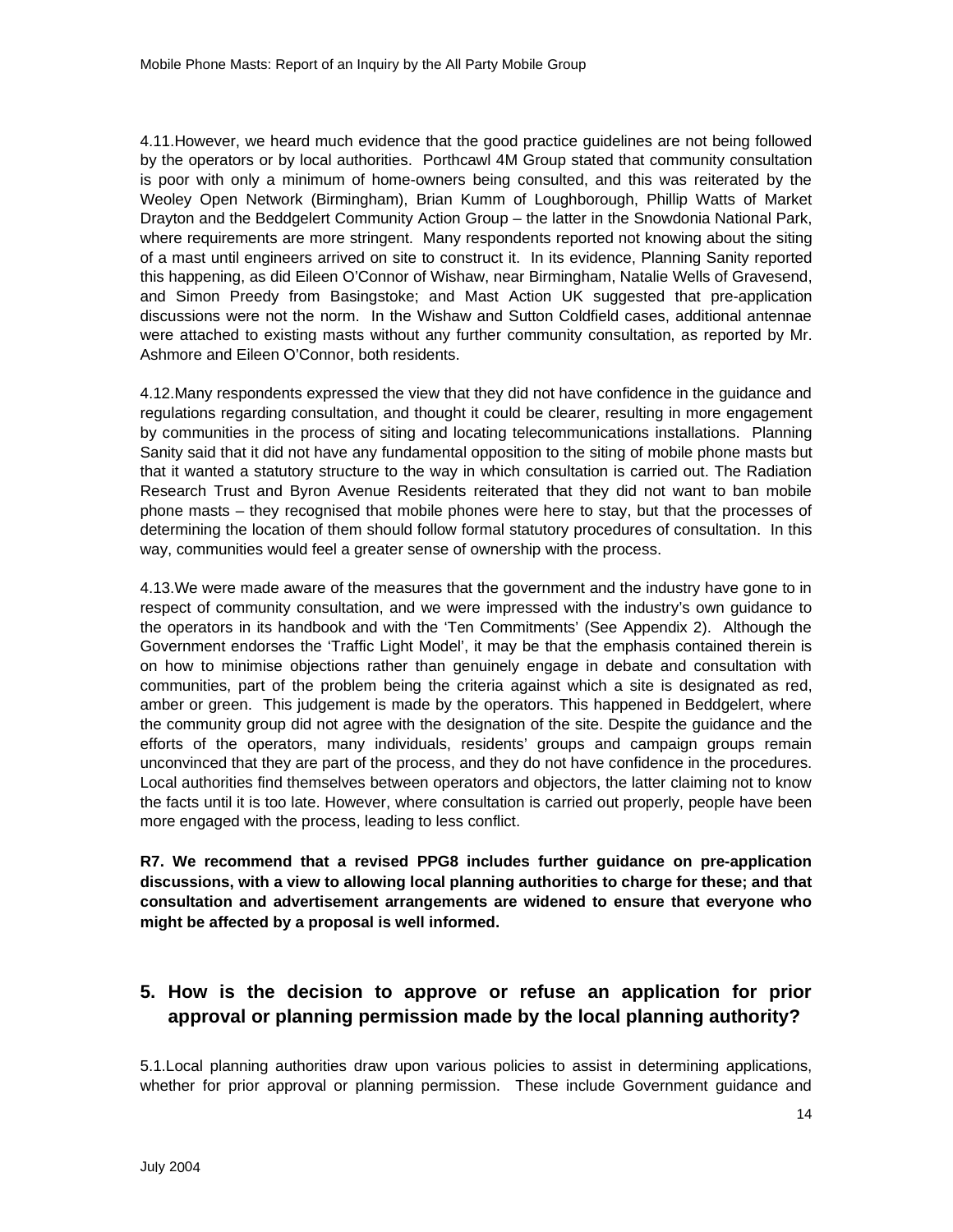policies in the statutory development plan i.e. the structure plan, local plan or unitary development plan. Under Section 54A of the Town and Country Planning Act, 1990, all applications for development must be made in accordance with the statutory development plan unless material considerations indicate otherwise. PPG8 requires local authorities to include policies on telecommunications in the development plan, although Basingstoke and Deane Council also produced supplementary planning guidance on telecommunications to add more substance to the policies.

5.2.PPG8 (2001), which should be read in conjunction with the Code of Best Practice on Mobile Phone Network Development (2002) and the industry's own "Ten Commitments" (2001), is the Government's planning policy statement on telecommunications. The ODPM told us that the aims of the policy are twofold : to facilitate the growth of electronic communications systems while protecting the environment, as well as offering guidance on community consultation and the siting and location of masts and other structures. Interest groups and some local authorities suggested that the dual aims of PPG8 to encourage the growth of telecommunications systems whilst protecting the environment were incompatible, and that the guidance did nothing to remedy these conflicting aims.

We received evidence to suggest that in parts, this policy is unclear to operators and local authorities, and that it contains some anomalies.

5.3.We heard considerable evidence from all respondents about the basis for decisions (whether for prior approval or planning permission) on telecommunication installations. Witnesses explained what they understood to be material considerations in this matter, pointing us to PPG8, which offers guidance on this subject. In this connection, we were reminded by Mast Action UK, Planning Sanity and other residents' groups of the recommendation in the Stewart Report that decision makers should adopt the "precautionary principle", particularly with regard to potential and unknown health risks.

#### Visual impact

5.4.PPG8 states that local planning authorities and operators should work together to find the optimum environmental and network solution on a case-by-case basis, a factor which Crown Castle UK Limited suggested was a higher test than is usually applied to applications for planning permission. Further advice in PPG8 urges local planning authorities to keep environmental impact to a minimum, and to seek to arrive at the best solution for an individual site. It urges operators to use sympathetic design and camouflage. On sensitive Article 1(5) land, as well as in the countryside, green belt and in public open spaces, the ODPM stated that design is of increased importance and the aim should be for apparatus to blend into the landscape. Siting and appearance are important considerations in Basingstoke and Deane, where the supplementary planning guidance produced by the Council makes a number of recommendations, stating that the type of installation and its siting should be the 'least visually intrusive technical and structural solution'.

**R8. We recommend that local planning authorities lay down policies and guidance in the development plan on the siting, design and appearance of telecommunications**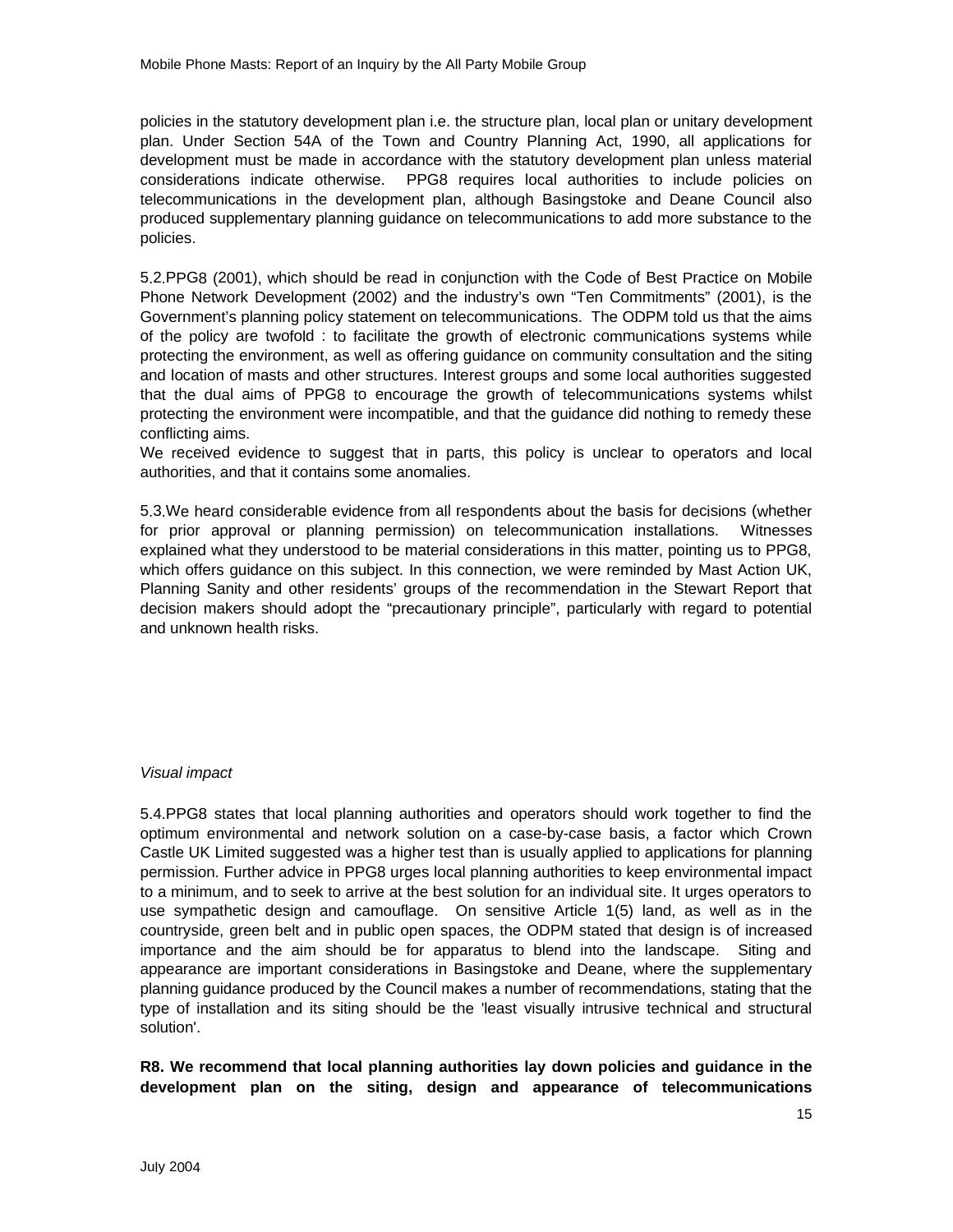#### **installations with the aim of minimising the visual impact of mobile phone masts and base stations.**

5.5.We heard evidence on the visual impact of masts from "PLACE", a group of artists who have campaigned for the past nine years to reduce the environmental intrusiveness of 'mobile telephony' in urban and rural landscapes. They stated that the ever increasing number of base stations is now causing significant damage to views and vistas in rural areas, and is compromising roofscapes and architectural form in urban areas. They believe that it is possible to significantly reduce the environmental impact of base stations, and showed us examples of using living and dead trees for the siting of masts in Norway. Further evidence of how to reduce visual impact was given to us by Mr Knights of the Evergreen Tree Towers Company which disguises masts to resemble trees which are particularly useful for both sensitive rural landscapes and urban areas. In his experience the operators were receptive to alternative designs, and these types of solutions only add about 15 or 20 percent to the cost of establishing the site.

5.6.Further good practice was outlined for us in the concealment of telecommunications equipment in the roofs of buildings, and on pylons. Some suggestions to reduce visual impact were made, including the use of a larger number of more innovatively designed, smaller and less powerful base stations with a greater emphasis on picocell installations, such as those in lampposts and other street furniture. The issue of the design of masts was raised by various respondents, many of whom were aware that changing technology could result in different designs. BT gave evidence about some new innovations in mast design and this is discussed in more detail below.

**R9. We recommend that the ODPM and mobile phone operators undertake research into the potential of alternative design solutions for telecommunication apparatus, and their implementation to reduce visual intrusion, and that this forms the basis for best practice guidance in a revised PPG8.**

#### Alternative sites

5.7.The ODPM told us of policy in PPG8 which advocates the exploration of alternative approaches to the location of mast sites. The broad tenor of the guidance is to accept the principle of telecommunications structures where they are needed for coverage, but to acknowledge the sensitivity of the location of such structures and to emphasise the importance of searching in each case for the optimum location. Alternative sites could be sought at the stage of pre-development (rollout) discussions, or later when applications are made for prior approval or planning permission. Campaign groups did not consider that the way the industry operates is conducive to this happening. Pre-development (or pre-rollout) plans are not discussed in consultation with communities, and the 56 day period for consideration of applications does not allow for sufficient time to consider alternatives. Local residents at Byron Avenue, Winchester stated that an alternative location had not been sought in this case, but many respondents considered that the search for alternative sites depended upon local planning authorities taking a much more proactive stance.

5.8.Mast Action UK and Planning Sanity referred to case law regarding the consideration of alternative sites. In the Jodie Phillips -v- First Secretary of State, Havant Borough Council and Hutchison 3G (UK) Ltd (October, 2003), Mr. Justice Richards stated that PPG8 makes the consideration of alternatives an integral part of the process of assessment of an application for the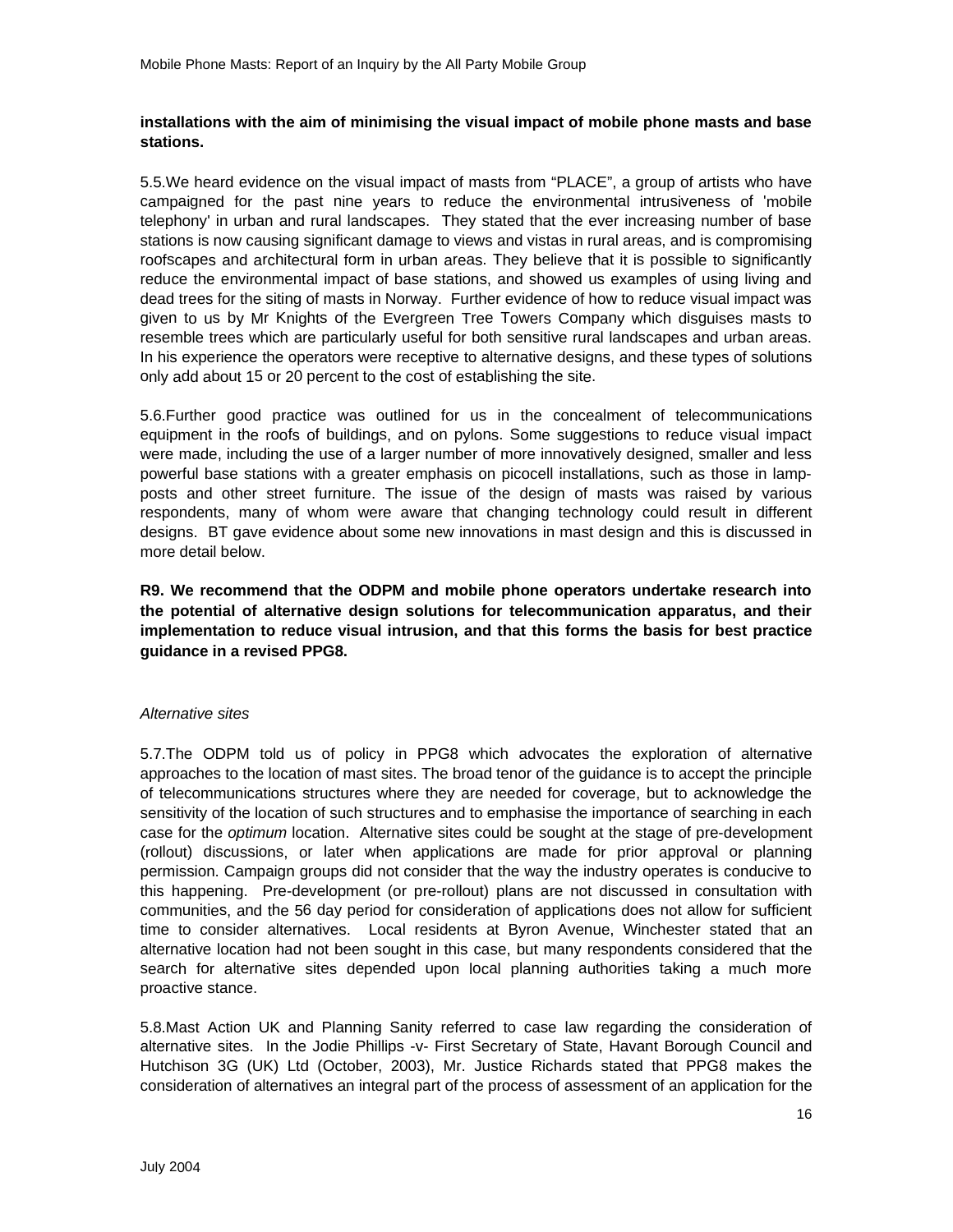approval of the siting of telecommunications structures. In his view, as well as guidance on mast and site sharing, alternative new sites also fall within the scope of the guidance. Mast Action UK thought that the court's ruling could lead to additional challenges if alternative sites are not given due consideration, and this view was endorsed by Basingstoke and Deane Borough Council. Crown Castle UK Ltd considered that PPG8 raises unrealistic expectations in suggesting that the optimum solution must be found in each case of location of a mobile phone mast, which might compromise operations due to higher costs.

5.9.One opportunity for seeking alternative sites is offered by the requirement for rollout plans to be discussed by local planning authorities and operators, as outlined in PPG8. The MOA referred us to the Ten Commitments, the second of which states that pre-rollout and pre-application consultation should be carried out with local planning authorities. The ODPM told us that this particularly applied to any masts near schools, colleges, hospitals or residential areas, where relevant bodies must be consulted before any application is submitted.

5.10.There is no national roll-out plan produced on a national basis. Although we asked the MOA for this information, we were informed that each local planning authority should have a roll-out plan for their own area, which could be made available to the public. In addition, it is possible to obtain information on the location of masts from the Ofcom website at www.sitefinder.radio.gov.uk . The accuracy of the latter is questionable, particularly as it does not have an ordnance survey base. Our attention was drawn to arrangements that prevail between public utility companies through the National Joint Utilities Group (NJUG). In an agreement drawn up in 1994, the ultimate aim of that group was for all utilities to adopt common digital mapping techniques so that records could be exchanged by electronic means. It is suggested that a similar aim be adopted by the mobile phone operators.

#### **R10. We recommend that the mobile phone operators adopt common digital mapping techniques to enable a national map of the location of mobile phone masts and base stations to be produced on an ordnance survey base.**

5.11.In addition, our recommendation for a 'telecommunications plan' as part of the LDS, and including the annual rollout plan, would result in the consideration of alternative sites, potentially leading to optimum environmental and network solutions. If local residents, local planning authorities and other consultees could see the annual plans for telecommunications installations before application is made, this would reduce conflict, provide a greater level of certainty for communities and the operators, and a reduction in the number of refusals for applications and appeals. It would then not normally be necessary for alternatives to be discussed at the stage of application.

#### Mast sharing

5.12.Many witnesses were of the view that the sharing of masts and sites would reduce visual impact, as well as reduce the numbers of masts generally. We heard that there was a difference between mast sharing (many antennae from different operators on the same mast), and site sharing (more than one mast in one location). The ODPM stated that it was government policy to encourage the sharing of masts and sites, and that this is reflected in PPG8 and the Code of Best Practice. PPG8 'strongly encourages' mast sharing, although it also states that authorities will have to consider the cumulative impact upon the environment of additional antennae sharing a mast or masts sharing a site. Sefton Borough Council expressed concerns that sharing would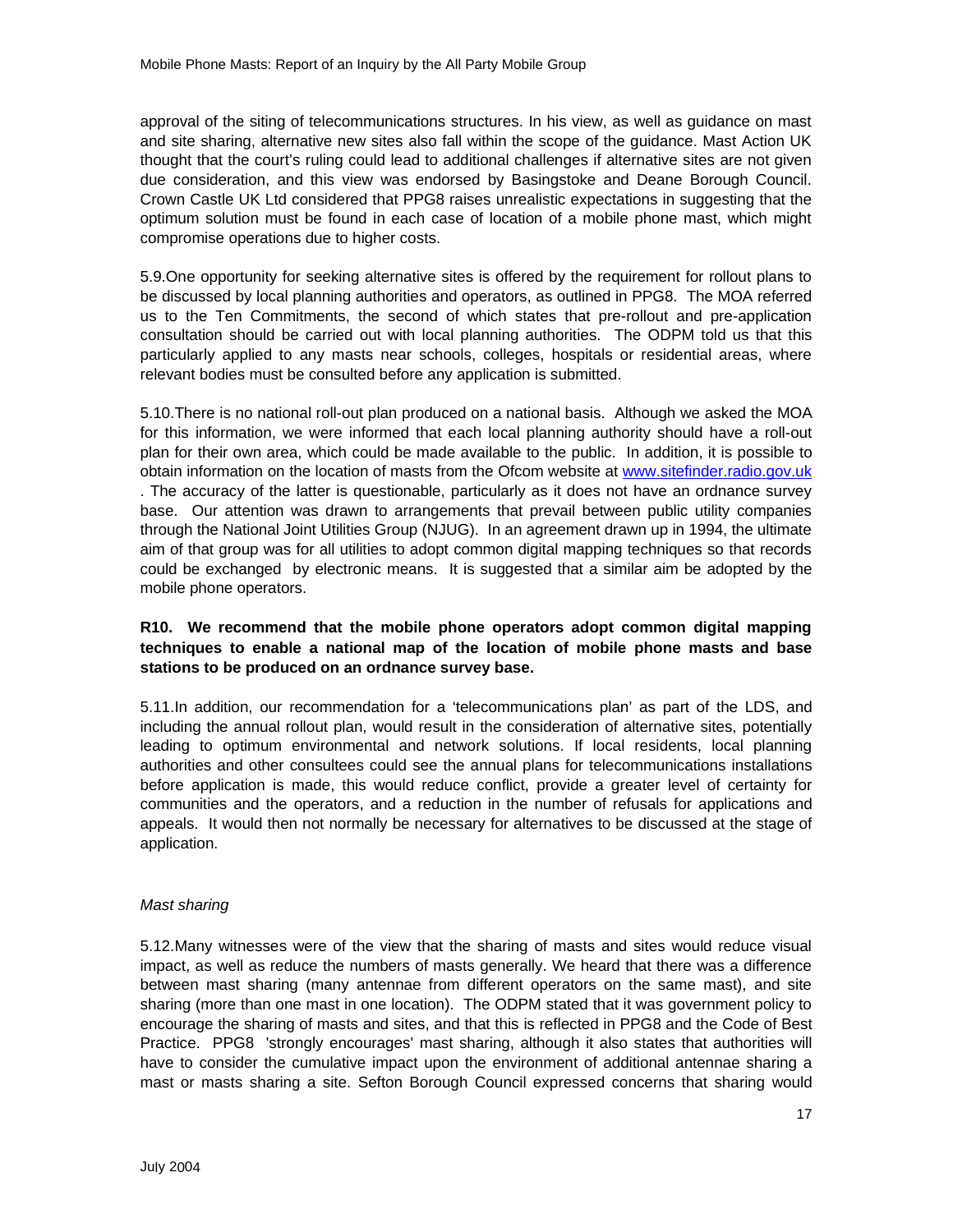lead to larger, taller and more intrusive masts. It became clear to us that the issue of mast or site sharing is not straightforward. The MOA told us that considerable progress has been made with site sharing, and they estimate that around 40 percent of base stations on ground-based masts are sharing. Airwave O2 stated that site sharing has been possible for its TETRA masts, with some three quarters of the 2,300 developed so far making use of existing sites or structures. However, Crown Castle UK Ltd pointed out that very often the planning system confines the original new development to a minimum, and that this makes no allowance for future sharing between operators. They recommended better management of sites by radio site management companies. This coincided with evidence from Basingstoke and Deane Council who considered that further guidance on site and mast sharing would be useful for local planning authorities. Again, better consideration of rollout plans can take sharing into account.

5.13.A concern expressed by community groups was that the addition of antennas on existing masts to allow for sharing might result in higher emission levels. MOA pointed us in the direction of the Zmirou Report of the French Health General Directorate (2001) which did indeed confirm this. There were many other technical issues brought to our attention, and it appears that it is necessary to carry out further research to clarify this – particularly as mast sharing seems to be one way of reducing visual impact which may be at the expense of increasing potential health risks. We did not receive a wholly satisfactory response from the operators on this issue and various questions remained unanswered. For example, why is not possible to make more use of existing high structures such as pylons? To what extent do commercial considerations prevent mast and site sharing?

**R11. We recommend that further research is carried out in the field of mast and site sharing in order to better inform the Government in its formulation of policy guidance and local authorities in their dealings with applications for masts. In the meantime, we recommend that sharing solutions continue to be pursued by the industry in conjunction with local planning authorities.**

#### Health issues

5.14.The terms of reference for the inquiry specifically excluded the consideration of the health risks associated with mobile phone masts but we were presented with evidence that health is a material consideration in the determination of applications for masts and base stations. PPG8 states that health considerations and public concern can in principle be material considerations, but that it is for the decision-maker to determine what weight to attach to such considerations in any particular case.

5.15.We acknowledge that extensive research continues to be carried out into this matter. Dr John Cooper of the National Radiological Protection Board (NRPB) referred us to a report on the latest research in the field of the health effects of masts and base stations. Certain standards already exist which dictate the emission levels throughout the European Union. These were brought to our attention by the ODPM, Planning Sanity and others who referred to the Stewart Report, which made two important recommendations with regard to public health: a precautionary approach to the use of mobile phone technologies; and the need for the International Commission on Non-Ionizing Radiation Protection (ICNIRP) guidelines to be adopted in the UK. The latter are standards relating to exposure to electromagnetic frequency, and we heard evidence that different standards exist across Europe as countries are free to set their own national limits. (See discussion below on what is happening in Europe and elsewhere). The operators informed us they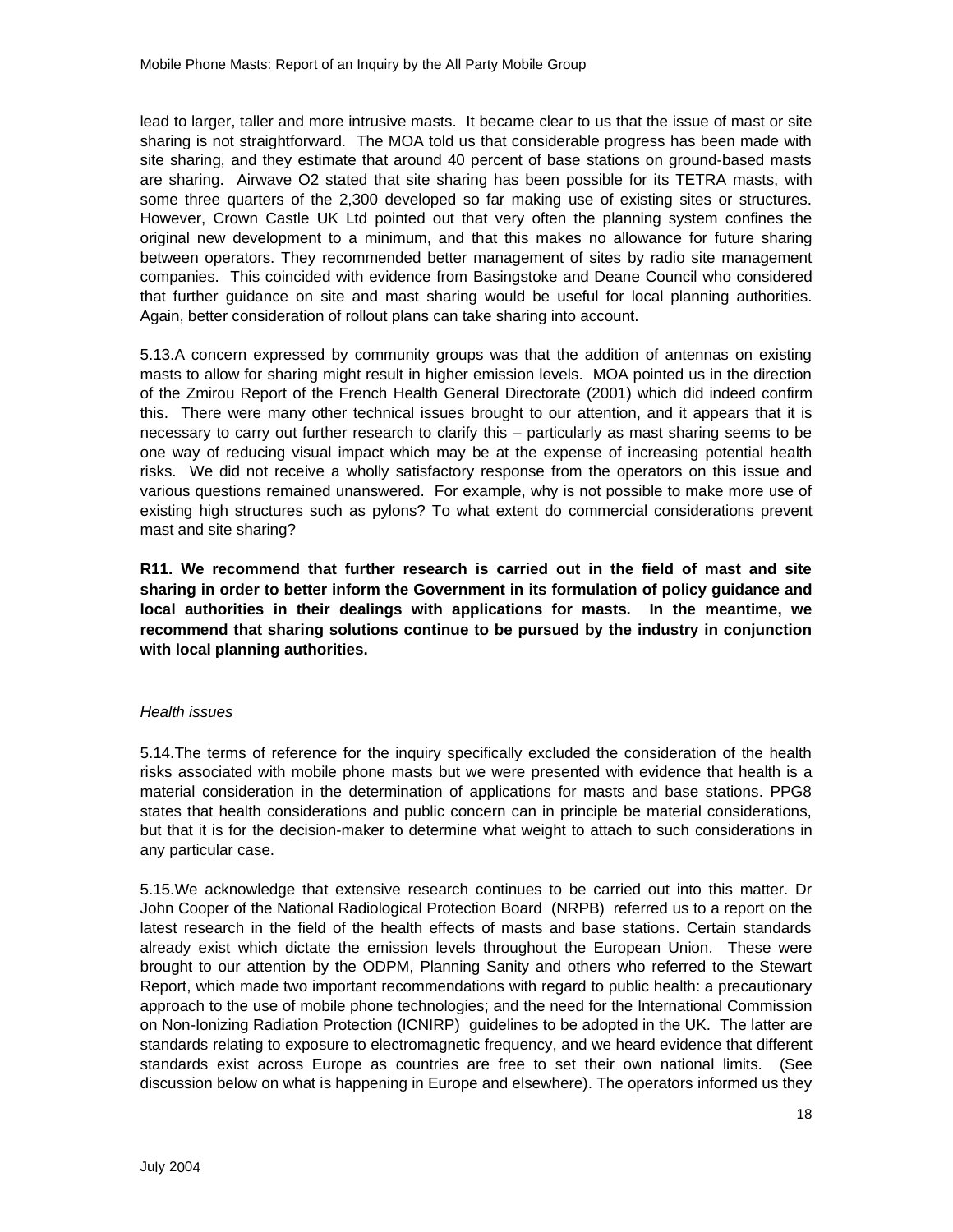had adopted the 'Ten Commitments', one of which is to provide a certification of compliance with ICNIRP public exposure guidelines.

5.16.However, we recognise that the major concern of interest groups and many individuals is the possibility that there might be a risk to health from mobile phone masts and base stations, and that it is this that is causing the conflict and delay in the consideration of applications. By far the greatest weight of evidence came from individuals, interest and residents' groups whose concerns about the siting and location of base stations and masts derived from their fear of the potential health risks. This fear was compounded by factors alluded to above, particularly with regard to their participation in the decision-making process, and it is this that is largely driving the protest and causing the conflict.

5.17.Planning Sanity and Mast Action UK stated that a major uncertainty in PPG8 is the degree of consideration decision-makers must give to the health aspects of telecommunication applications. The Radiation Research Trust referred us to an open letter to the ODPM from Emrys Jones, the Chief Planning Officer of Birmingham City Council, in which he expressed concerns about the lack of clarity in Government guidance on the health implications of telecommunications development. Advice in PPG8 (paragraphs 29 and 30) states that 'Health considerations and public concern can in principle be material considerations in determining applications for planning permission and prior approval', but paragraph 30 continues '..the planning system is not the place for determining health safeguards. It remains central Government's responsibility to decide what measures are necessary to protect public health'. Emrys Jones concluded that this advice provided little help to local planning authorities, especially when there are now appeal court decisions indicating the opposite.

5.18.Case law was quoted at length by many individuals and groups who concluded that the perception of a risk to health is material to the consideration of applications for the erection of masts. Planning Sanity referred to Newport County Borough -v- Secretary of State for Wales , the first case in which health was accepted as a material consideration. In Yasmin Skelt -v- The First Secretary of State and Three Bridges District Council and Orange PCS Limited (September, 2003), the court ruled that the defendant's Inspector failed to adequately consider the weight to be given to the health concerns of the claimant. This has the effect of questioning the validity of the ICNIRP certificate, and suggests that the certificate in itself does not amount to an adequate consideration of health fears and concerns. Mast Action UK and the Radiation Research Trust referred to decisions made by various local authorities for whom the issue of the health effects was misunderstood.

5.19.Mast Action UK quoted further inconsistency in the interpretation of Government guidance by inspectors at appeals. For example, in the case of the application by Hutchison 3G for a mast in Havant, the local planning authority refused the application for reasons of visual amenity and public perception of danger to health. At appeal, the Inspector acknowledged that health implications were material to the decision, but he did not think that the proposal would conflict with the aim of safeguarding residents and those using facilities in the area from any harmful health effects of the development, especially as they did not provide a sufficiently strong basis to outweigh recent technical advice and current national policy. In another recent case (2004), T Mobile (UK) Ltd, Hutchison 3G UK Ltd, Orange Personal Communications Services Ltd -v- First Secretary of State and Harrogate Borough Council, the High Court held that an inspector had misinterpreted health guidance in PPG8, and upheld an appeal by the claimants, remitting the inspector's decision to the First Secretary of State for reconsideration. Notice has been given that the Secretary of State intends to appeal against this judgement on the grounds of inconsistency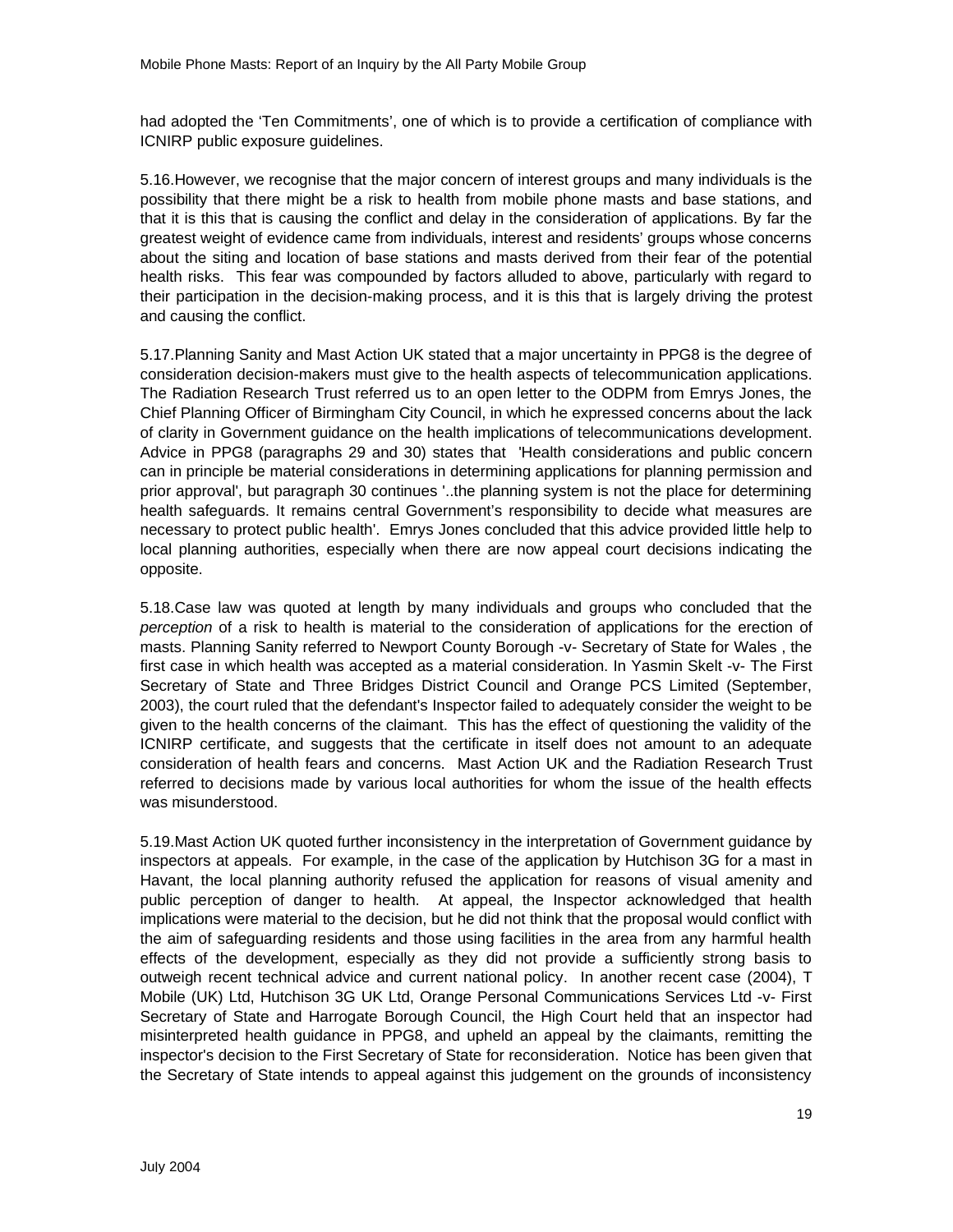with earlier judgements. This judgement creates yet more uncertainty for communities, local planning authorities and the operators.

5.20.There are many different views arising out of extensive research on the potential risks to health from the siting and location of mobile phone masts. The role of the planning system is to resolve the conflict between different land-uses, and in the case of telecommunications masts, there is strong evidence to suggest that this use of land causes conflict. It is our view that as long as the risk to health remains unknown, the planning system has a duty to reduce risk perception by adopting the precautionary approach to the siting and location of mobile phone masts. We have made recommendations to involve communities more in the process which we believe will help to reduce risk perception. However, we believe that we must reduce the risk itself, until conclusive research dictates safety limits for telecommunications installations.

**R12. We recommend that the perceived risk and fear arising out of health concerns could be reduced by the adoption of consultation methods which are aimed at involving communities and others more.**

**R13. We recommend that until much more detailed and scientifically robust information on any health effects from the use of mobile phone technologies becomes available, the precautionary approach be adopted when discussing and allowing for the siting and location of masts, in line with Sir William Stewart's recommendation in the IEGMP Report of 2000, and that this be reflected in a revised PPG 8.**

## **6. How well-equipped are local planning authorities to make a decision on the siting and location of telecommunications installations?**

#### Technical expertise

6.1.We heard evidence from all respondents relating to the experiences of local planning authorities in dealing with plans and proposals for mobile phone masts. We recognise that the subject is complex, and that it may not be possible for all local authorities to have the necessary expertise to deal with rollout plans or applications. The LGA acknowledged that it was not possible for local planning authorities to have technical expertise in all areas, but their policy was to encourage sharing of knowledge in areas such as telecommunications. PPG8 states that local authorities have to take the technical data on trust from the operators, and this was confirmed by the LGA.

6.2.Nevertheless, they pointed to problems of trust between the operators and communities in which local authorities had to convince people that the technical specifications met with Government guidelines on health. On the controversial issue of health, Councillor Stacey, the Deputy Leader of Birmingham City Council, and representing the LGA, told us that the problem was compounded by the fact that there is no public trust in the current advice from the Government. Furthermore, they also had to take on trust the need for the masts in particular locations and any reasons why alternatives or mast sharing could not be implemented.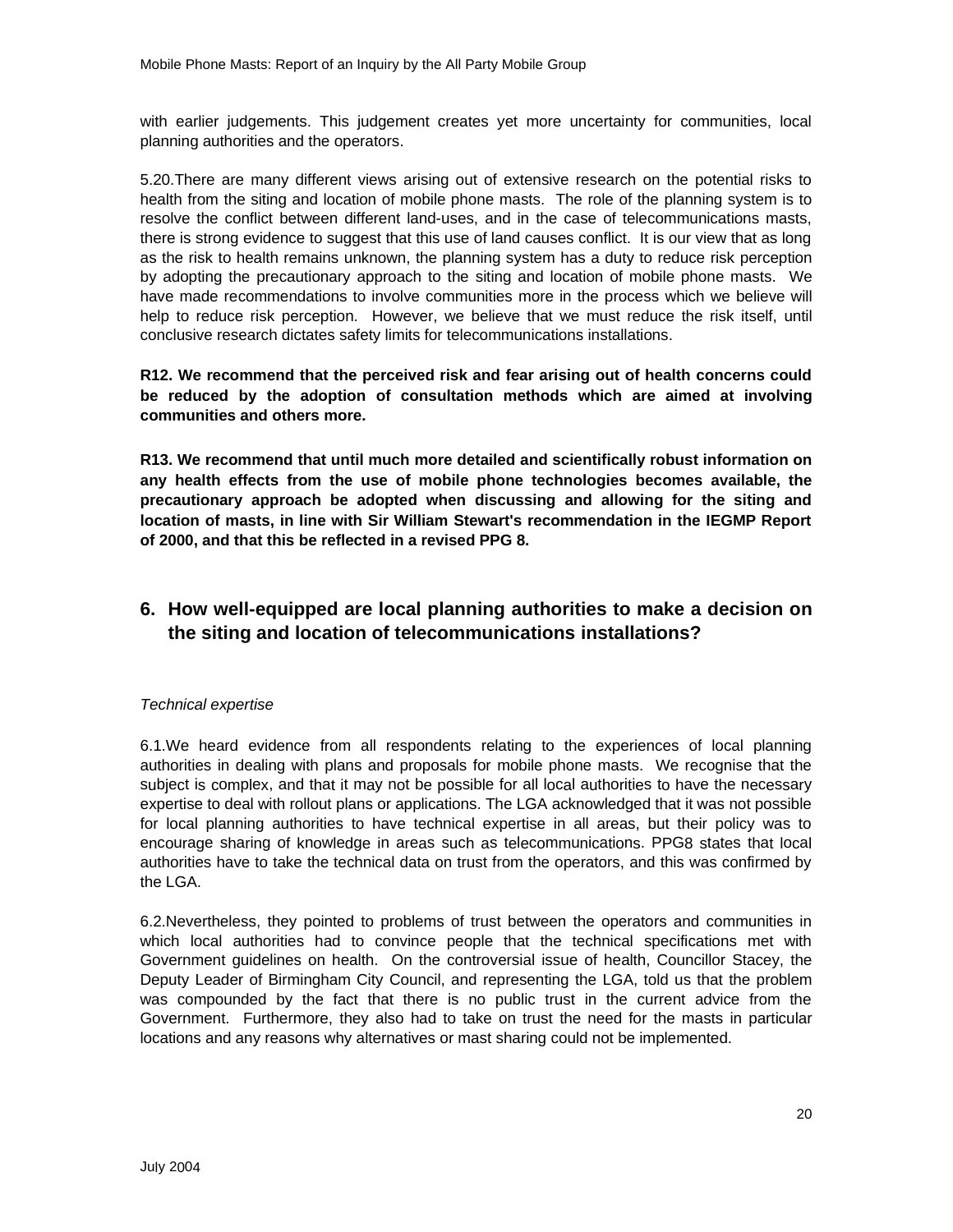6.3.In addition to the technical knowledge required to understand the demands of the industry, many respondents thought that interpreting and applying the regulations required further expertise on the part of planning officers, and recommendations to simplify these are outlined above. Taken from the London Borough of Harrow survey of all English local planning authorities (2002), Planning Sanity told us that 84% of respondents supported the principle of a Local Authority Telecoms Network to exchange information, act as a local authority lobbying group, identify research needs and commission projects, liaise with technical and scientific bodies and liaise with interest groups.

6.4.These issues of technical expertise relate particularly to the smaller authorities, and it was suggested that local authorities could share expertise, although funding of such an initiative may be a problem.

**R14. We recommend that methods of providing technical advice to local planning authorities are actively sought. These might take the form of a dedicated adviser/expert employed by the Government who can act as an independent source of knowledge and expertise for local authorities and a government-sponsored website offering independent information on all issues relating to mobile phone masts. In addition, the Government should identify sources of funding for local authorities to share an expert, especially in rural areas, and investigate sources of funding for specific training for local authority planning officers who deal with telecommunications applications.**

#### Time limits

6.5.We heard of good practice in Basingstoke and Deane Council in its supplementary planning guidance (see above), and in Winchester Council with its dedicated sub-committee. There were varying accounts by residents' groups of the consultation regimes in different authorities. One of the main problems arises out of the staff shortages in planning departments which prevent the necessary level of pre-rollout and pre-application discussions. In addition, the LGA told us of the need for local planning authorities to meet Best Value targets in respect of planning applications and this pressure, along with the deemed consent for prior approval cases, does not give enough time for proper consultation over telecommunications. The MOA sent us evidence of a sample of local authorities, namely Perth and Kinross Council, Arun District Council, Bristol City Council and Guildford Borough Council which were not able to deal with pre-application discussions owing to various pressures. The unauthorised erection of masts, enforcement issues, and planning appeals all add further to the local planning authority's workload and conspire to create difficulties in the entire area of telecommunications.

6.6.Recommendations are already made in this report, specifically to produce a telecommunications plan, to revoke some permitted development rights, and for technical expertise to be provided, which will improve the ability of local planning authorities to deal with the applications for telecommunications installations.

#### Fees

6.7.The inquiry heard evidence relating to fees for local authorities, especially in the area of preapplication discussions. Despite evidence from the ODPM to tell us that fees have been increased form £35 to £190 for a prior approval application, the LGA pointed out that the level of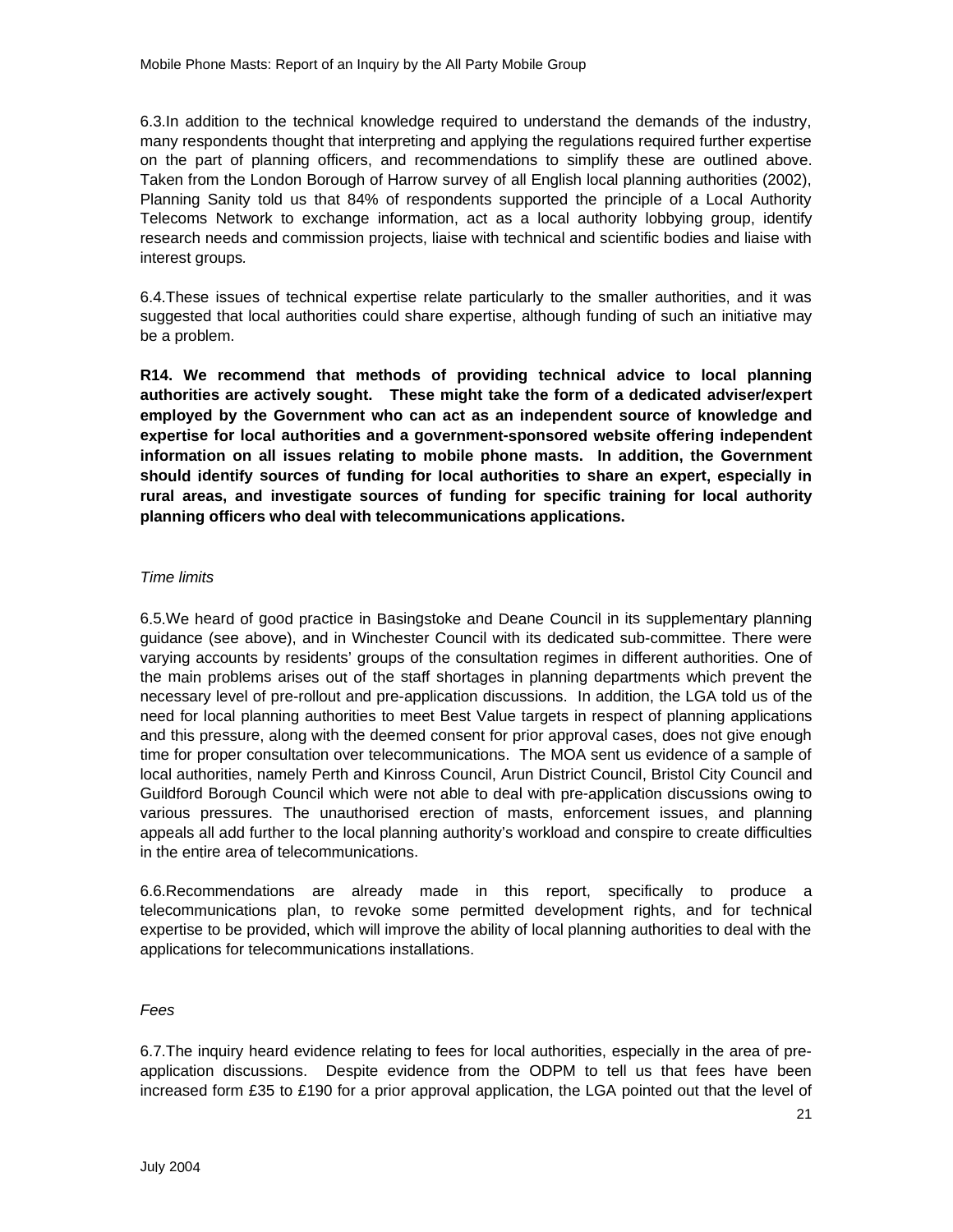work undertaken is out of all proportion to their size, so costs are significant and not reflected in the current fees. At present, local planning authorities are not allowed to charge fees for preapplication discussions, but this is set to change as a result of the Planning and Compulsory Purchase Act 2004. Section 53 allows for local planning authorities to seek permission from the Secretary of State to charge for pre-application discussions in certain circumstances, and it may be that some authorities do this for telecommunications applications.

**R15. We recommend that fees are increased to reflect the resource demands on local authorities in their consideration of telecommunications applications, and that further guidance be published by the Secretary of State on the circumstances under which charges can be made for pre-application discussions.**

#### Local authority as planning authority and land owner

6.8.We also heard evidence relating to the dual role of local authorities as planning authority and landowner. In some instances, in its role as landowner, an authority had imposed a moratorium on the erection of masts on its own land and buildings. This had happened in Birmingham, and the operators expressed disquiet about this, especially when PPG8, paragraph 22, encourages local authorities to make available their own land and property for mast sites. One dilemma here, pointed out to us by Planning Sanity, is the financial benefit to land owners who allow a mast to be erected on their land. This might be very attractive to a school or church for example.

6.9.We do not think it is appropriate for a local authority or other public authority to impose moratoria on its own land. Neither do we think it is appropriate for PPG8 to suggest that local authorities should make sites available to set an example to other land owners.

**R16. We recommend that through the pre-development discussions and the production of a 'telecommunications plan', the process of searching for and allocating sites follows a more rigorous procedure, independent of ownership, to enable the location of optimum sites.**

## **7. European comparisons**

7.1.We heard evidence to suggest that other European countries adopt a different approach to the location of telecommunications installations. Although it is not the remit of this inquiry to carry out a detailed comparative investigation into practice elsewhere in Europe issues, some respondents did refer to the situation in other countries. They had observed at least four main areas where there was a difference in the approach to the siting and location of telecommunication masts: timescales for consideration of applications for masts, and more generally the necessity for special types of permission; consultation – statutory or otherwise; exclusion zones around masts; and emission levels. It is not possible to report these in detail, but we do feel that a better understanding of the situation in other countries may assist us in making recommendations to the Government. It is recognized that each country has the right to set its own standards in this regard, but it may be that there is good practice elsewhere which could be adopted in the UK.

7.2.We sought further information on this, and both the MOA and Nick Clegg MEP provided us with some European comparisons, including a report, published by the GSM Association, an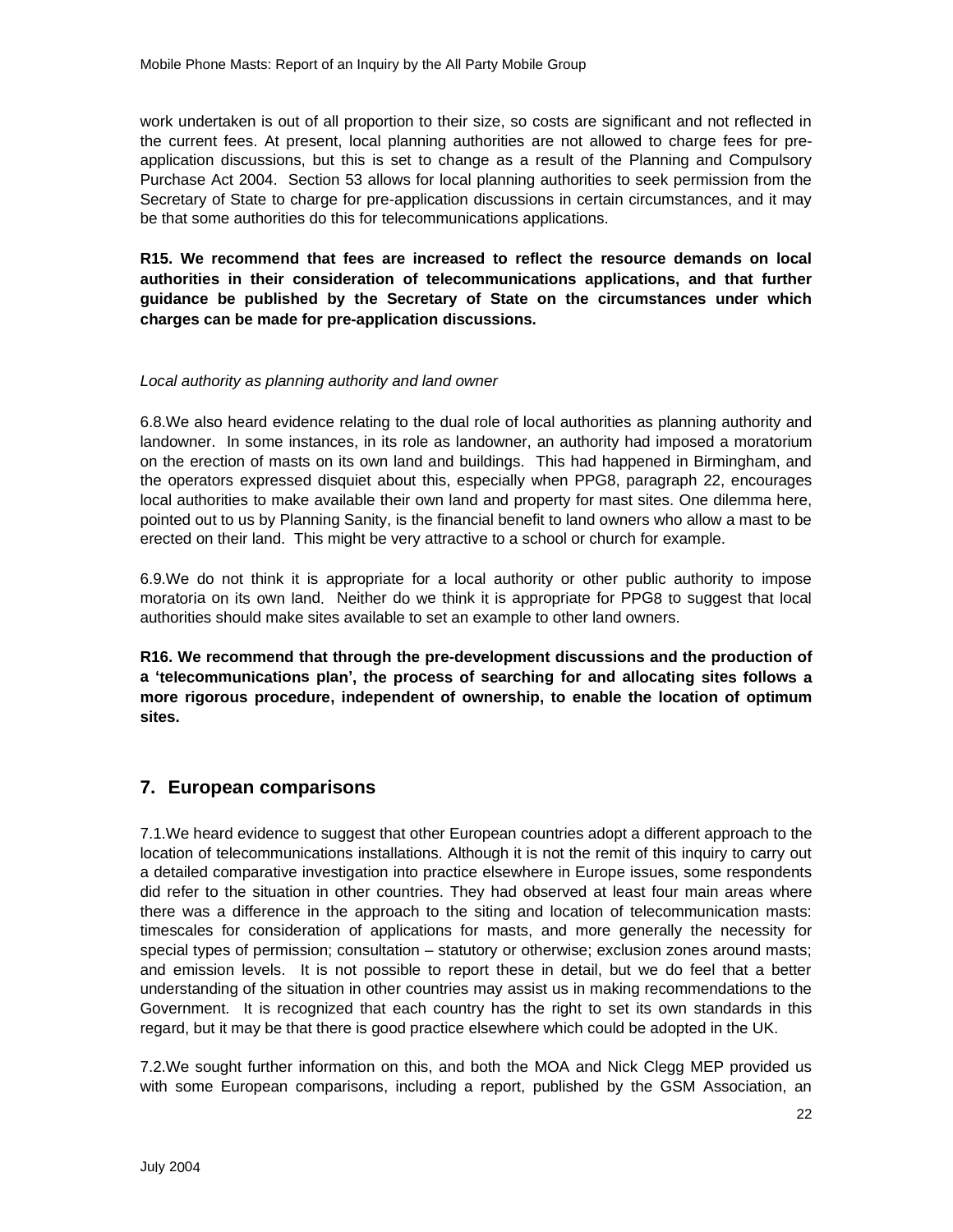organization which represents mobile operators throughout the world. In this, a comparison is made between the timescales for the grant of permission for masts. This shows that most countries have legal requirements which differ considerably across Europe. It states that the UK's typical timescale for granting permission for a mast is 119% higher than the target timescale, but in Sweden, Belgium and France this may be as high as 500%. The legal requirement for consideration of mast applications varies from 30 days (Portugal) to 180 days (Spain and Austria). At 56 days, the UK has one of the lowest target durations.

7.3.In evidence, Mast Action UK referred to Switzerland and Sweden, suggesting that there is more consultation with local communities, where, outside the towns, residents are given the choice whether or not they want the new 3G masts. According to GSM, most countries have in place some kind of consultation arrangements, and these vary from consultation in response to complaints only (in France), or none at all (Portugal), to a legal requirement (Poland) and various mandatory requirements (Germany, Italy, Netherlands, Switzerland, UK). Public consultation of some kind appears to take place in most countries, but further work is necessary to discover the impact of different forms of consultation on the rollout of masts.

7.4.Other evidence received referred to consultation arrangements within a specified zone around the proposed mast. Mast Action UK told us that in Switzerland, neighbours living up to  $300 - 750$ metres from a mast can initiate the legal process, while in Austria, a third party right of appeal exists for all adjoining owners.

7.5.Further evidence from The Radiation Research Trust referred to emission levels, where in other countries, exposure limits are much lower than in the UK, and according to the GSM Association, this has prevented the rollout of 3G systems there. However, Gerard Hyland (RRT) wanted us to recommend that operators operate at the lowest possible levels and that they should show this to local authorities in addition to the ICNIRP certificate that has to be provided with applications.

7.6.Although many respondents referred to differences in approach in other European countries, there are many factors affecting the siting and location of telecommunication masts, not least of which is the planning system itself and the consultation arrangements. Different legal and political systems prevail and best practice may not be easily transferred between different countries. We have heard some evidence of different approaches in other countries, but it is not possible at this stage to draw conclusions regarding any practice that is better than in the UK.

#### **R17. It is recommended that further research be carried out to identify best practice in other European countries for possible application in the UK.**

## **8. How will new technology affect the siting and location of telecommunications installations in the future?**

#### Microconnect distributed antennae

8.1.We heard evidence to suggest that the industry is rapidly changing and that new technology will shape the type, siting and location of future telecommunications systems. BT told us about their 'microconnect distributed antennae', a system of very small masts which can be disguised in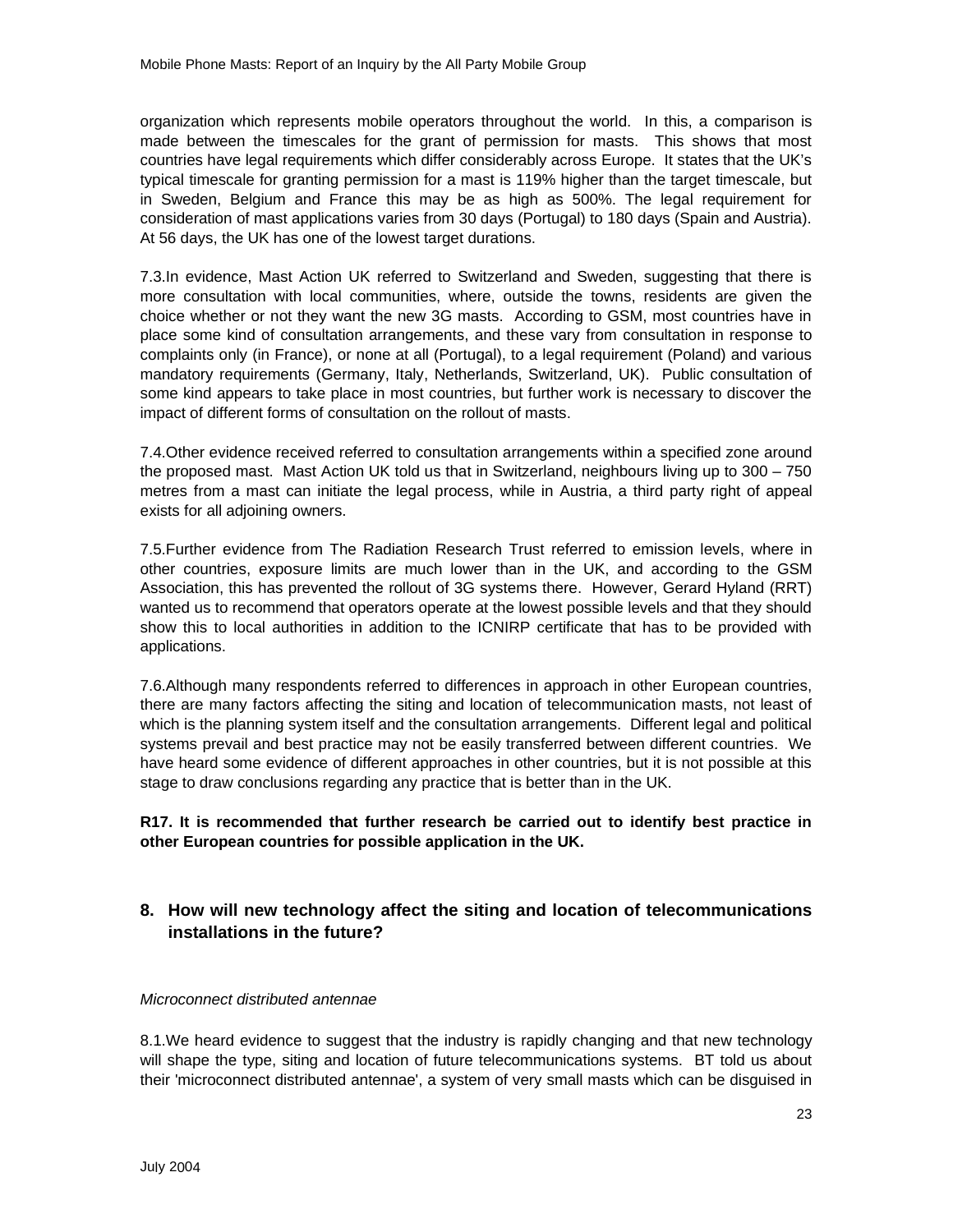street furniture with particular application, such as in historic towns or where visual impact is more important in urban areas. The signal from the base-station equipment housed in the local BT exchange is transported to the distributed antennae over existing fibre optic networks, and radio waves are only used between the small antennae and the mobile phones. BT informed us that they want to promote this as part of a wider solution to encourage sharing by mast operators.

#### De minimis

8.2.Whilst technology such as this may be a solution to the issue of visual amenity, other problems may occur. Under current arrangements, such small antennae may be classed as de minimis and may not need any kind of permission at all, although operators are required to notify the council of their intention to carry out such works under the Electronic Communications Code. This is particularly relevant for the individuals and community groups who are concerned to know more about the health risks associated with masts. If masts do not need permission then communities are not consulted about their location. This has happened already when operators share masts, for example in Wednesbury and Sutton Coldfield, where residents told us of additional antennae being added to masts without being informed. The fear is that the addition of antennae increases emission levels, as reported above. Permitted development rights do exist for some small installations and it was the view of Basingstoke and Deane Borough Council that these should be simplified for clarity of interpretation.

#### Growth of 3G network

8.3.The third generation of mobile phones (3G) will demand different technology for its operation. For example, the MOA told us that the cells are smaller so more base stations will be needed; the cells expand and contract in size depending on the number of simultaneous calls being made, so the 3G cells will have to overlap more than the current 2G cells; higher radio frequencies are used; sharing with 2G systems is not possible and new sites will have to be found; the use of mobile phones and their ownership continues to grow. To further expand this network, more smaller masts can be placed in between existing cells to create additional smaller cells. All this will have an impact on the rollout of the networks.

#### Health considerations

8.4.Research is being carried out all the time into the impact on health of mobile phones and the telecommunications installations which support them. It may be many years before there is any conclusive evidence about the health effects, and in any event, as new technology is rolled out, the effects might be different again. Dr John Cooper of the National Radiological Protection Board drew our attention to the newest report on the effects of emission levels. Our attention was drawn to the fact that there might be a different health risk arising out of the third generation networks. Conflicting reports from the Netherlands brought to our attention by the MOA and residents in Gravesend referred us to evidence which stated, respectively, that masts do not constitute a health hazard, and that the new 3G masts may have adverse effects on health.

8.5.In addition, as noted above, case law is emerging which dictates that the health effects are a material consideration in the determination of applications for mobile phone masts.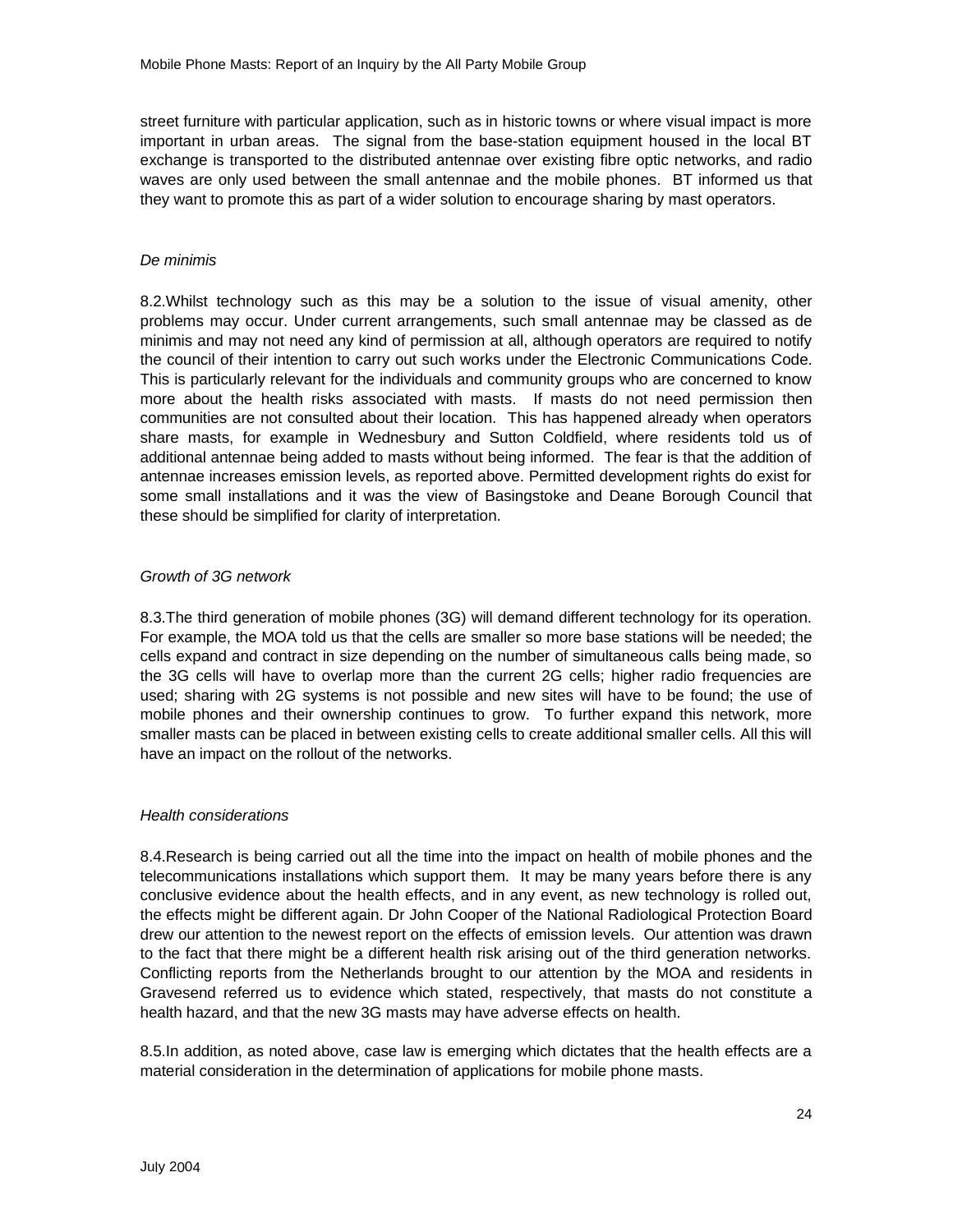#### Private Members' legislation

8.6.As the issue of the siting and location of masts becomes of greater significance for communities, Members of Parliament are put under more pressure from their constituents and there are three Private Members' Bills before parliament in 2004 demanding changes to planning law. If these do not succeed, there are likely to be more concerning telecommunications, along with more protests from well informed communities and interest groups trying to influence the Government to change the law.

## **9. Conclusions**

9.1.We believe that one of the main problems with regard to planning for the location of mobile phone masts is a lack of trust between communities and the Government, the industry and local authorities. We have heard a wide range of evidence, much of which represents good practice that can be built upon to find solutions to the problems that have been identified.

9.2.We have made a number of recommendations, some of which demand changes to legislation. Others build on the goodwill already established between the Government, the operators and local authorities to strengthen decision making and consultation procedures. It is our view that the proposed changes would assist in managing the conflicting objectives of protecting environmental and community interests whilst allowing the industry to maintain its competitive edge. We acknowledge that mobile phone technology will continue to evolve rapidly and it is therefore necessary to keep legislation and policy and the development of networks under constant review.

9.3.We acknowledge that joint bodies exist in other planning-related matters. In particular, our attention was drawn to the National Joint Utilities Group (NJUG), which, for example, has an agreement for the exchange of records between utilities companies.

**R18. We recommend that a formal joint body be established between the Government and the industry, with representatives from local authorities and the regulator (currently known as Ofcom) and that this body will:**

- **aim to build confidence between all parties and the community;**
- **sign a concordat regarding working practices;**
- **lay down and monitor informal processes for consultation;**
- **monitor the implementation of the Ten Commitments;**
- **monitor annual rollout plans;**
- **co-ordinate the production, through common digital mapping techniques, of an annual map on an ordnance survey base showing all mobile phone masts and base stations in the UK;**
- **sponsor joint research;**
- **produce an annual report.**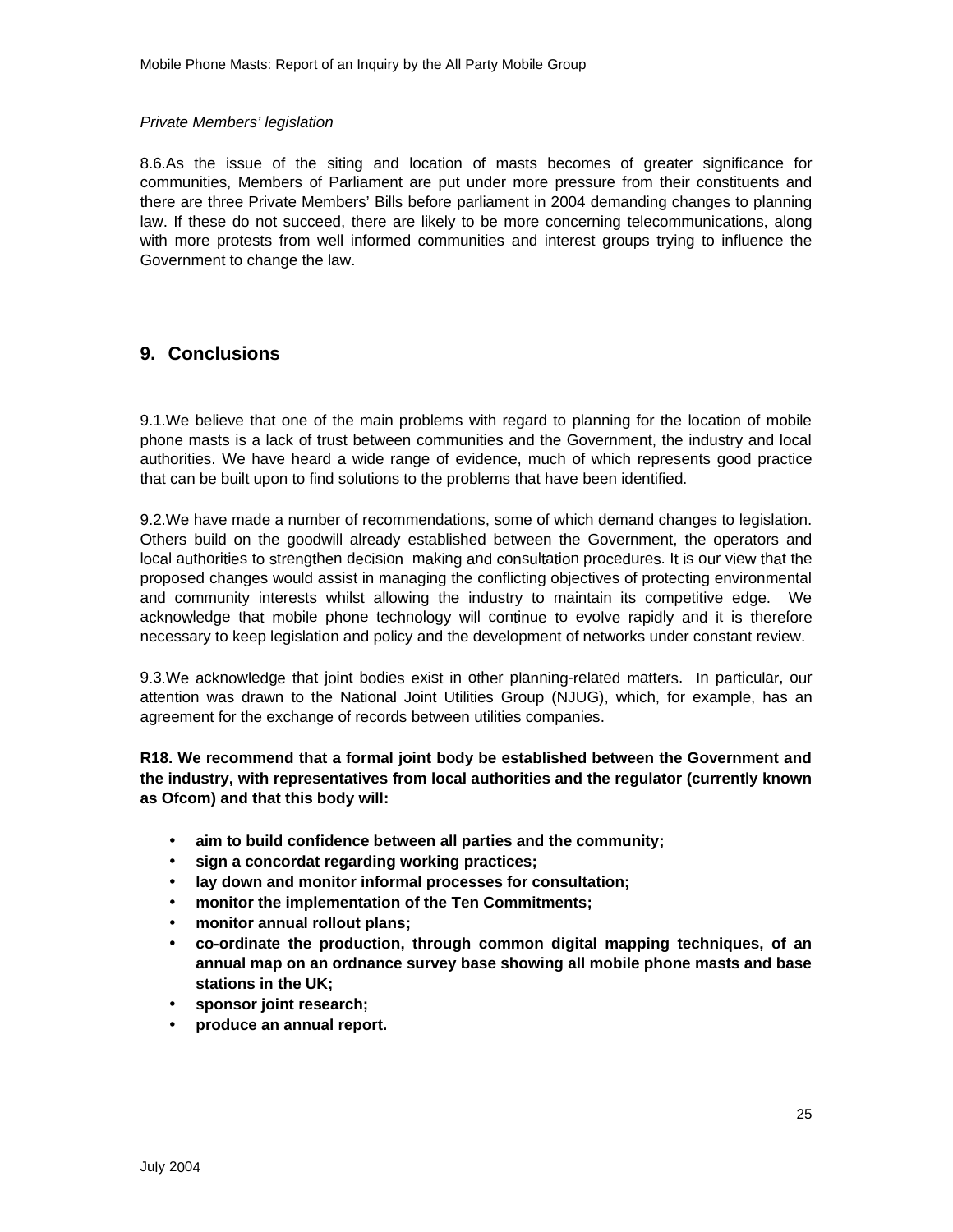**R19. We acknowledge that changes to legislation can take some time to implement, but that in order to restore confidence in the planning system, we recommend that a ministerial statement be made as soon as possible to add strength to the requirements for consultation on pre-development and pre-application proposals for telecommunications installations.**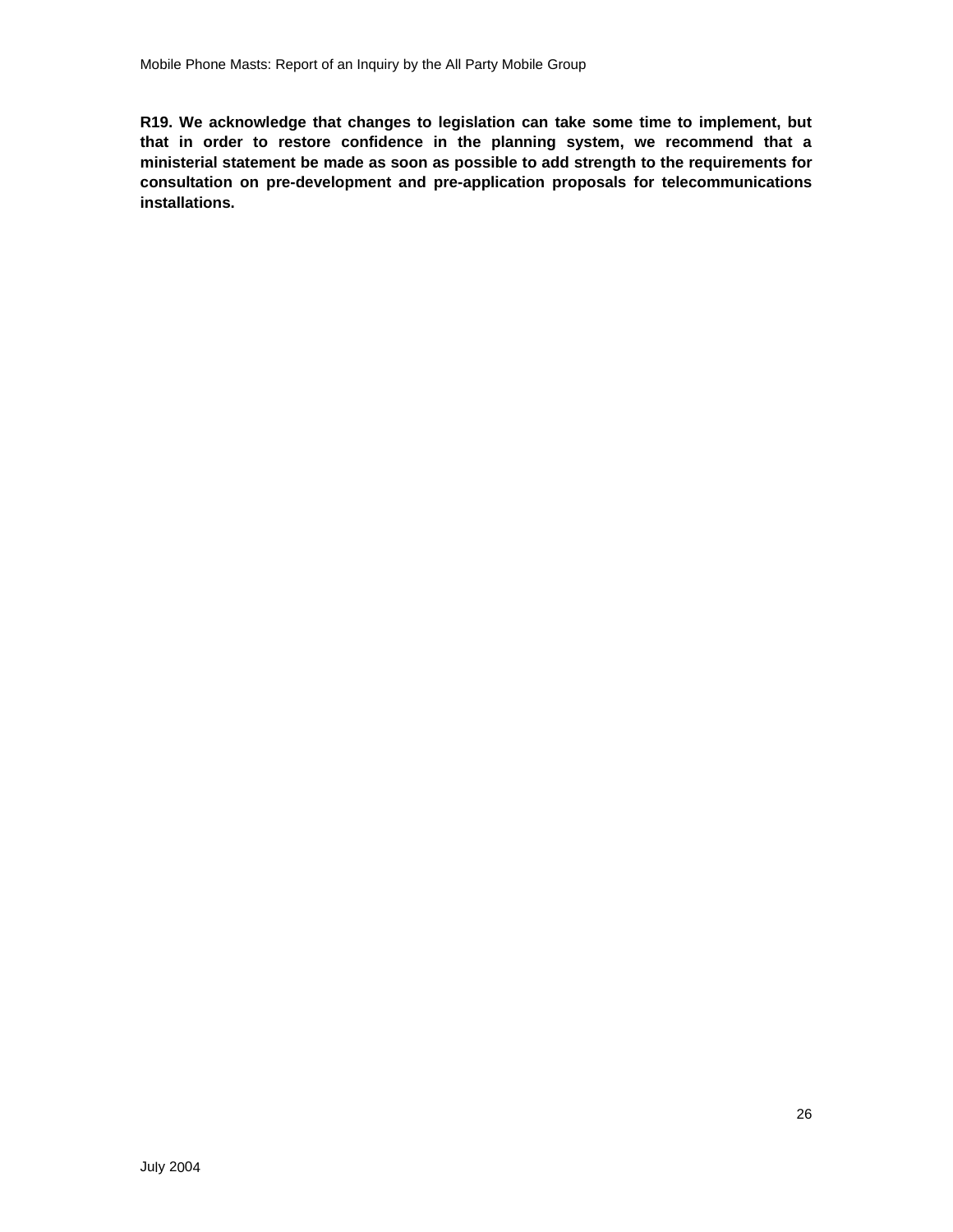## **10**. **Summary of recommendations**

- **R1. We recommend that the Government implements the proposal made by Sir William Stewart in the Independent Expert Group Report on Mobile Phones that permitted development rights be revoked for the erection of all base stations.**
- **R2. We recommend that the provisions of the GPDO in respect of telecommunications should be comprehensively reviewed and revised using plain English, with a view to making them easier to interpret, including a review of permitted development rights on Article 1(5) land.**
- **R3. We recommend that the ODPM should take the lead on a comparative review of relevant law and practice across the UK in collaboration with the responsible authorities in the devolved administrations with a view to ensuring consistent best practice and a common approach where this is beneficial.**
- **R4. We recommend that in a revised GPDO, the Government investigates the ways in which emergency provisions can prevail, but with more stringent regulations regarding what constitutes an emergency, and with suitable penalties for operators who do not comply with these procedures. In addition, we recommend that temporary consents be reviewed.**
- **R5. We recommend that a revised PPG8 should specify much more clearly the arrangements for public consultation during annual pre-rollout discussions to encourage local planning authorities, in conjunction with the operators, to publicise the strategic plans for mobile phone networks.**
- **R6. We recommend that all local planning authorities are obliged by the Secretary of State to include a 'Telecommunications Plan' as a local development document (LDD) in their local development scheme (LDS).**
- **R7. We recommend that a revised PPG8 includes further guidance on pre-application discussions, with a view to allowing local planning authorities to charge for these; and that consultation and advertisement arrangements are widened to ensure that everyone who might be affected by a proposal is well informed.**
- **R8. We recommend that local planning authorities lay down policies and guidance in the development plan on the siting, design and appearance of telecommunications installations with the aim of minimising the visual impact of mobile phone masts and base stations.**
- **R9. We recommend that the ODPM and mobile phone operators undertake research into the potential of alternative design solutions for telecommunication apparatus, and their implementation to reduce visual intrusion, and that this forms the basis for best practice guidance in a revised PPG8.**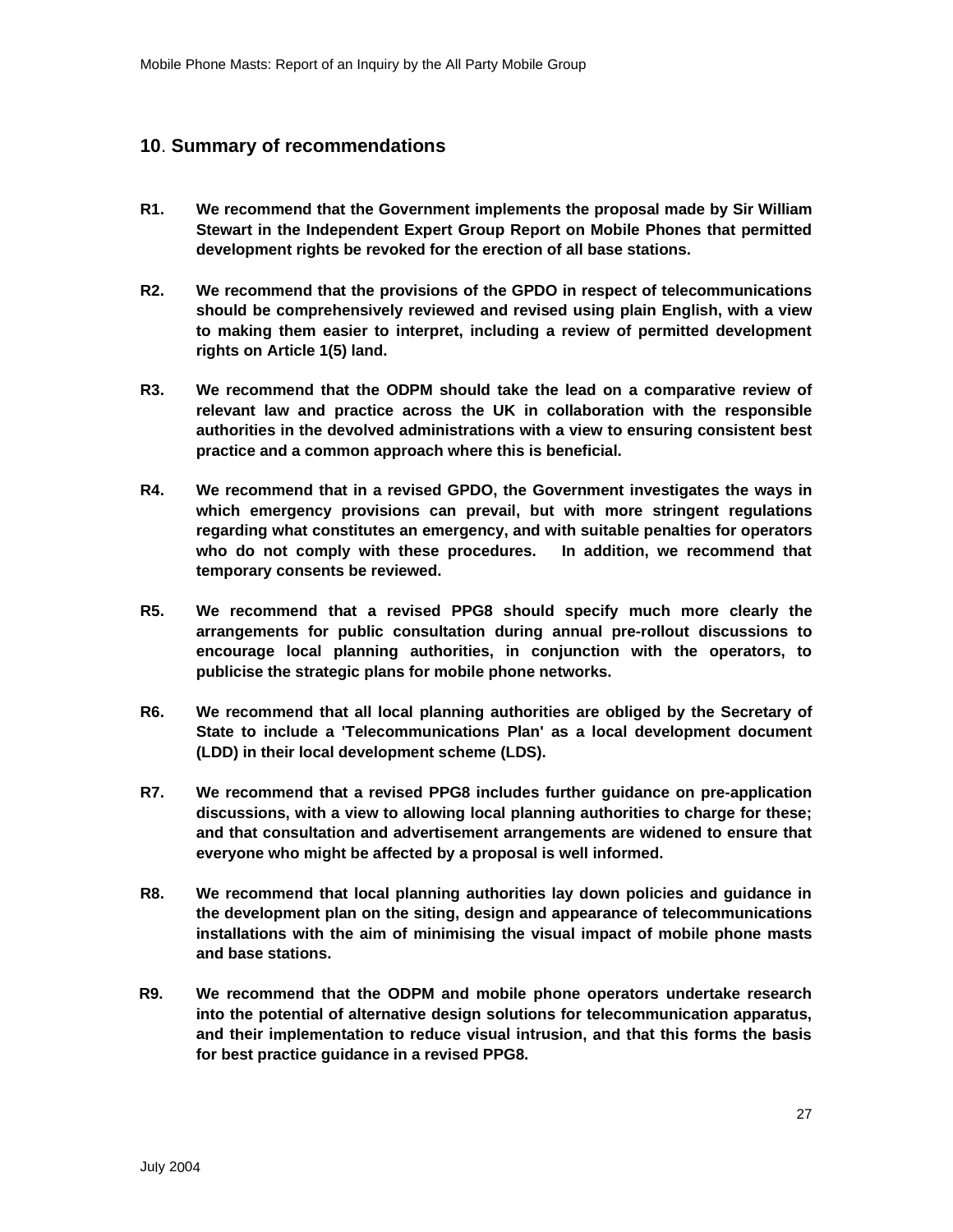- **R10. We recommend that the mobile phone operators adopt common digital mapping techniques to enable a national map of the location of mobile phone masts and base stations to be produced on an ordnance survey base.**
- **R11. We recommend that further research is carried out in the field of mast and site sharing in order to better inform the Government in its formulation of policy guidance and local authorities in their dealings with applications for masts. In the meantime, we recommend that sharing solutions continue to be pursued by the industry in conjunction with local planning authorities.**
- **R12. We recommend that the perceived risk and fear arising out of health concerns could be reduced by the adoption of consultation methods which are aimed at involving communities and others more.**
- **R13. We recommend that until much more detailed and scientifically robust information on any health effects from the use of mobile phone technologies becomes available, the precautionary approach be adopted when discussing and allowing for the siting and location of masts, in line with Sir William Stewart's recommendation in the IEGMP Report of 2000, and that this be reflected in a revised PPG 8.**
- **R14. We recommend that methods of providing technical advice to local planning authorities are actively sought. These might take the form of a dedicated adviser/expert employed by the Government who can act as an independent source of knowledge and expertise for local authorities and a governmentsponsored website offering independent information on all issues relating to mobile phone masts. In addition, the Government should identify sources of funding for local authorities to share an expert, especially in rural areas, and investigate sources of funding for specific training for local authority planning officers who deal with telecommunications applications.**
- **R15. We recommend that fees are increased to reflect the resource demands on local authorities in their consideration of telecommunications applications, and that further guidance be published by the Secretary of State on the circumstances under which charges can be made for pre-application discussions.**
- **R16. We recommend that through the pre-development discussions and the production of a 'telecommunications plan', the process of searching for and allocating sites follows a more rigorous procedure, independent of ownership, to enable the location of optimum sites.**
- **R17. It is recommended that further research be carried out to identify best practice in other European countries for possible application in the UK.**
- **R18. We recommend that a joint body be established between the Government and the industry, with representatives from local authorities and the regulator, (currently known as Ofcom) and that this body will:**
	- **aim to build confidence between all parties and the community;**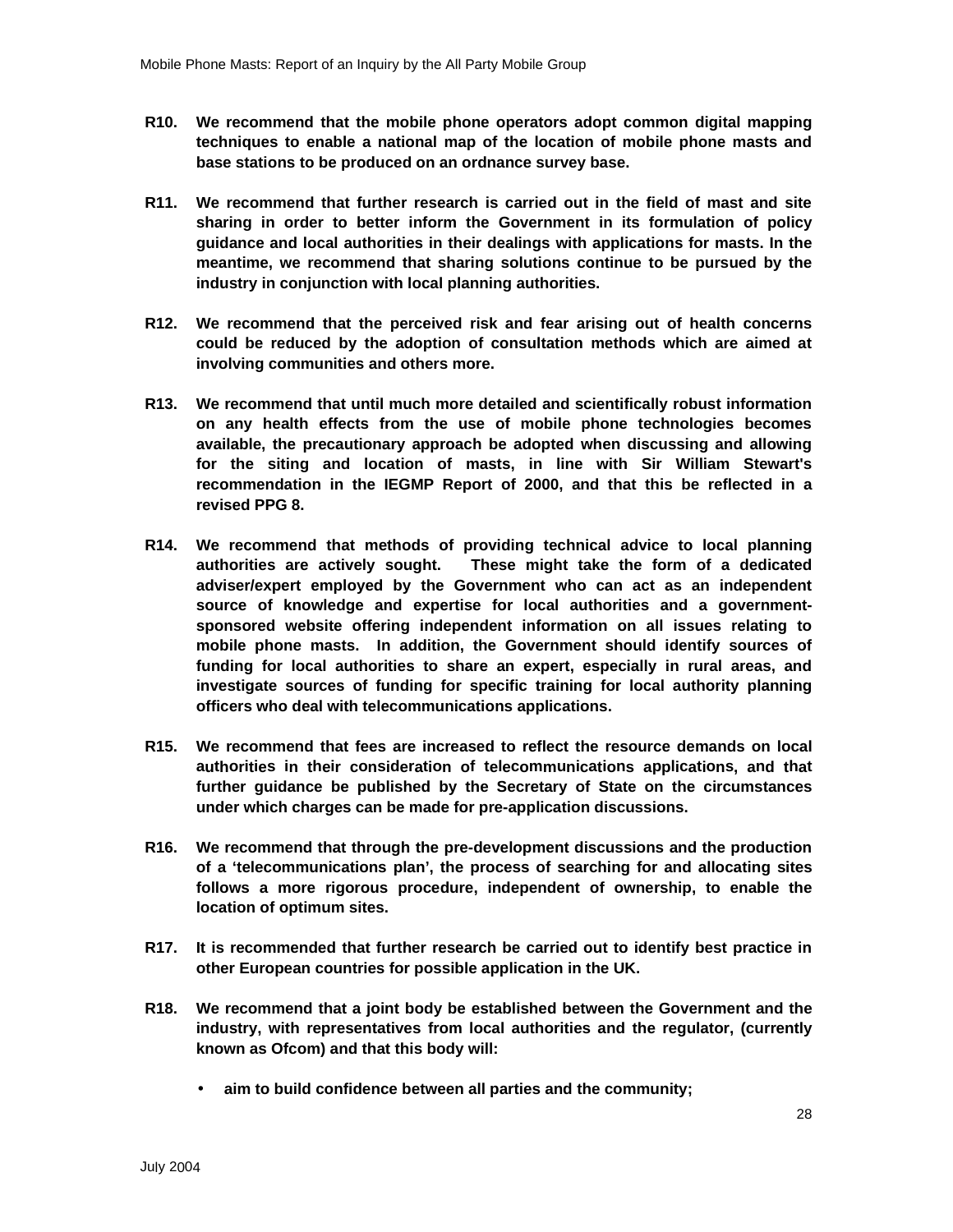- **sign a concordat regarding working practices;**
- **lay down and monitor informal processes for consultation;**
- **monitor the implementation of the Ten Commitments;**
- **monitor annual rollout plans;**
- **co-ordinate the production, through common digital mapping techniques, of an annual map on an ordnance survey base showing all mobile phone masts and base stations in the UK;**
- **sponsor joint research.**
- **R19. We acknowledge that changes to legislation can take some time to implement, but that in order to restore confidence in the planning system, we recommend that a ministerial statement be made as soon as possible to add strength to the requirements for consultation on pre-development and pre-application proposals for telecommunications installations.**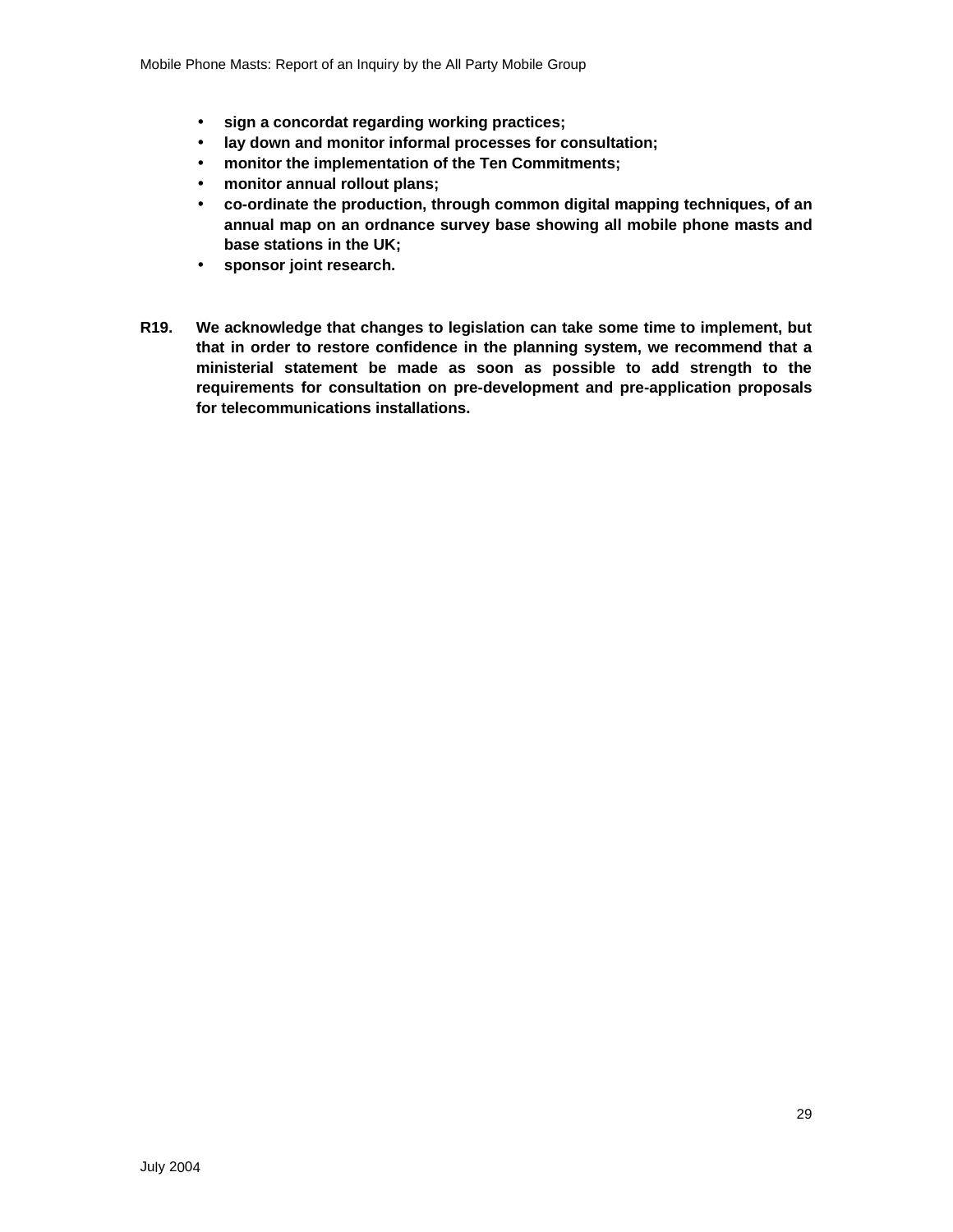## **APPENDIX 1: Terms Of Reference**

12 th March 2004

Press Release – All Party Parliamentary Mobile Group to hold public inquiry on planning

The All Party Parliamentary Mobile Group (apMobile) is to hold a public inquiry into planning law as it affects the location and siting of mobile phone masts.

The group is keen to hear from all interested parties and particularly on the following issues:

- How well are the current guidelines and regulations, including those in England, Wales, Scotland and Northern Ireland working?
- Should there be amendments to the regulations regarding the use and application of permitted development rights and the prior approval procedures?
- How consistently are current planning guidelines applied? Can guidelines be applied more consistently to ensure maximum transparency?
- How well are government and industry working together? Are there any good examples of best practice that can be shared?
- How well is industry working together i.e. is site sharing possible and practical?
- How well is planning guidance working around sensitive sites? Are there any best practice examples that can be shared?
- Are local authorities facilitating community consultation? Are there any examples of best practice that can be shared?
- Has the introduction of the 10 commitments improved community consultation and cooperation between industry and government?
- Is there any good practice from parts of the UK which could be shared?
- Is there any good practice in other European countries which could inform debate in the UK?

Please note the inquiry will confine itself to planning law issues and will not be inviting specific evidence relating to the impact of mobile phone masts on health.

apMobile calls upon interested parties to present written evidence to the inquiry before April 8<sup>th</sup> 2004.

Parliamentarians will hold oral evidence sessions with industry, Government, community groups and the public in the House of Commons on the  $11<sup>th</sup>$  and  $12th$ May.

Phil Willis MP, Chair of the All Party Parliamentary Mobile Group said: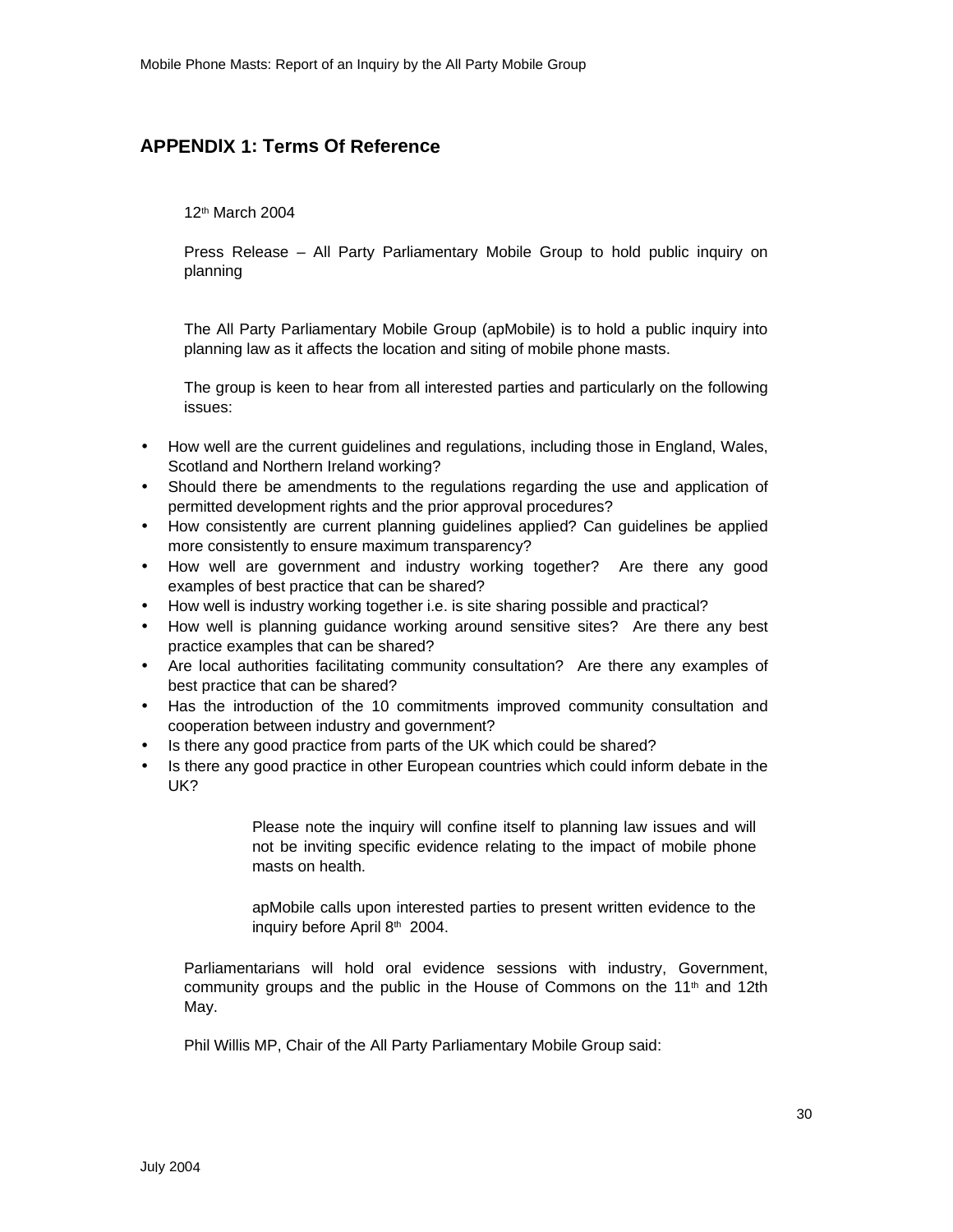"Planning law and associated regulations continue to confuse and frustrate both the industry and local residents. The apMobile inquiry into the state of planning law as it affects the siting of mobile phone masts will afford a much needed opportunity to present the Government with an appraisal of its current policy."

Note to Editors:

Phil Willis MP is the Liberal Democrat MP for Harrogate & Knaresborough. He is a leading campaigner on mobile communication issues in Parliament.

The All Party Parliamentary Mobile Group exists to provide a discussion forum on issues in the mobile communications sector as they impact users. The Group encourages debate through meetings both inside and outside of Parliament bringing together all relevant stakeholders including consumers, industry, parliamentarians and other organisations with an interest. The group is open to all Parliamentarians.

Enquiries about the work of apMobile:

Claire Gray, Administrative Secretariat Telephone: 020 7233 7377 Fax: 020 7233 7294 e-mail: Claire@apmobile.org.uk

Media enquiries:

John Alker, Researcher to Phil Willis MP Telephone: 020 7219 5709 e-mail: alkerj@parliament.uk

apMobile Inquiry: Guidelines for Witnesses

The All Party Parliamentary Mobile Group announced its inquiry into "planning" on March 12<sup>th</sup> 2004. The inquiry is anxious to receive as wide a range of submissions as possible.

1. More information about apMobile can be found at http://www.apmobile.org.uk

2. Documents of relevance to the inquiry include:

#### Planning Policy Guidance 8

http://www.odpm.gov.uk/stellent/groups/odpm\_planning/documents/page/odpm\_plan \_606918.hcsp

The Code of Best Practice

http://www.odpm.gov.uk/stellent/groups/odpm\_control/documents/contentservertemp late/odpm\_index.hcst?n=2348&l=2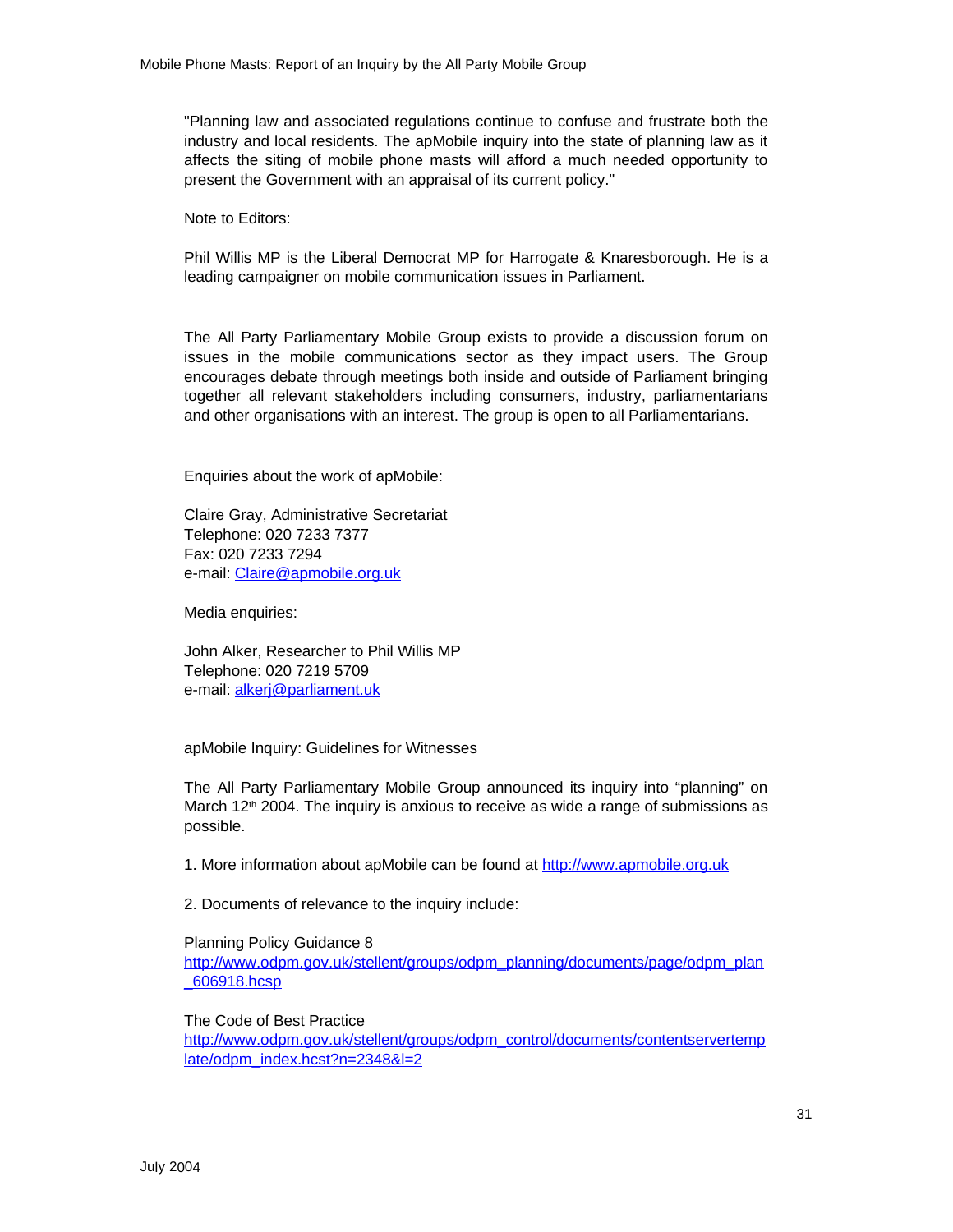3. Written submissions should be concise and address the matters raised by the inquiry concentrating on the issues with which the witness has a special interest. A typical length would be about 1,000 words. Essential statistics or further details can be added as appendices.

4. Written submissions in electronic format should be in plain text (ASCII), PDF , . DOC or .RTF format. Ideally, pages and paragraphs should be numbered. Submissions should be dated and include the name, address and telephone number of the person in the organization who is responsible for the submission.

5. It is at the inquiry's discretion to publish any evidence it receives. Any information that a witness would not wish to be considered for publication should be clearly marked.

6. The inquiry has asked for all written evidence to be submitted by  $8<sup>th</sup>$  April 2004. The Officers of apMobile following consideration of written evidence, will decide, which organisations and individuals to invite to give oral evidence.

Hard copies of written evidence may be submitted to:

apMobile Secretariat, 23 Palace Street, London SW1E 5HW

Electronic submissions (in plain ASCII, Adobe PDF or Microsoft Word .DOC or .RTF formats) are preferred and can be emailed to Claire@apmobile.org.uk